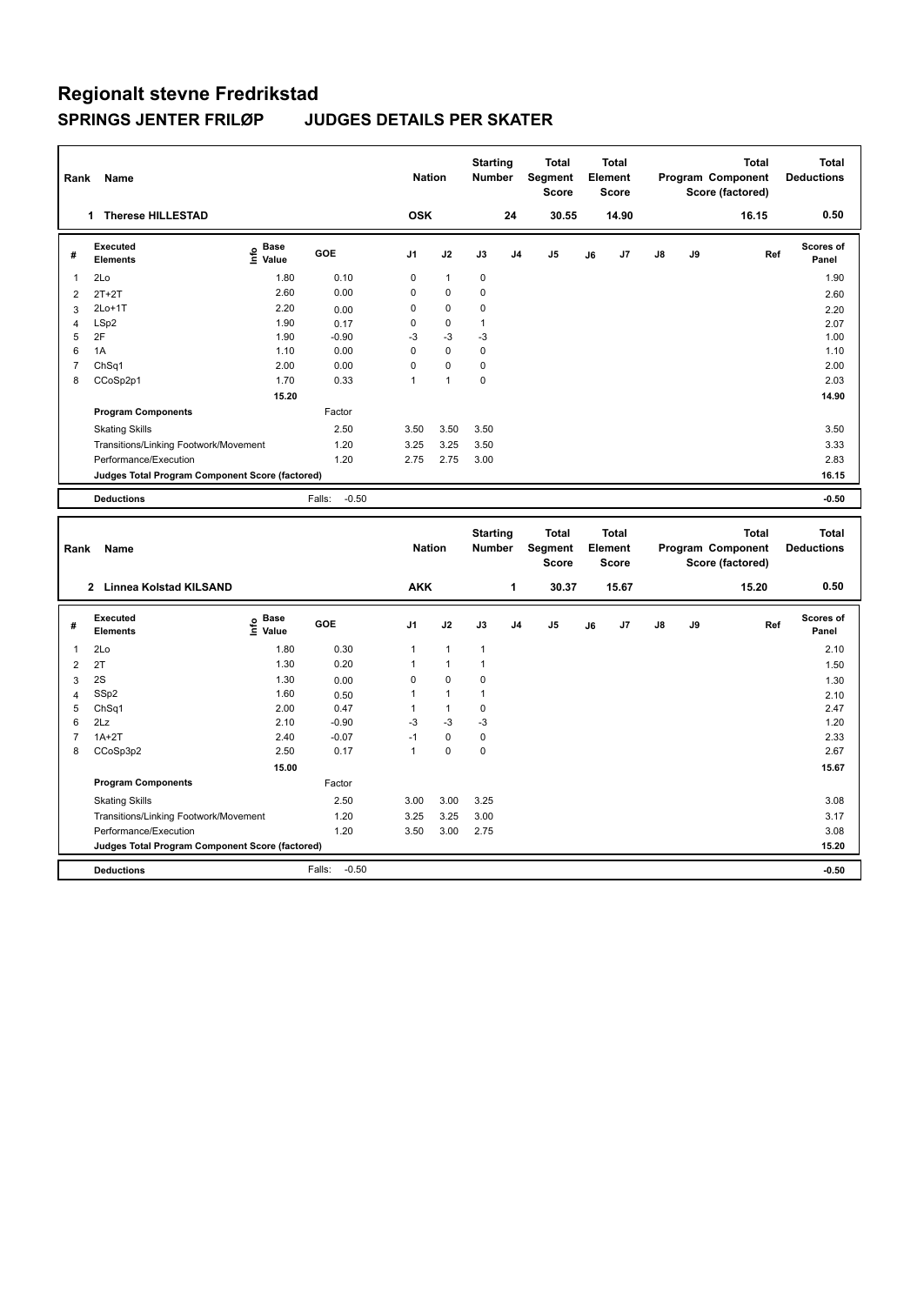| Rank           | Name                                            |                                           |            | <b>Nation</b>  |              | <b>Starting</b><br><b>Number</b> |                | <b>Total</b><br>Segment<br><b>Score</b> |    | <b>Total</b><br>Element<br><b>Score</b> |               |    | Total<br>Program Component<br>Score (factored) | <b>Total</b><br><b>Deductions</b> |
|----------------|-------------------------------------------------|-------------------------------------------|------------|----------------|--------------|----------------------------------|----------------|-----------------------------------------|----|-----------------------------------------|---------------|----|------------------------------------------------|-----------------------------------|
|                | Alexandra BJØRGE<br>3                           |                                           |            | ΟI             |              |                                  | 31             | 26.74                                   |    | 13.76                                   |               |    | 12.98                                          | 0.00                              |
| #              | Executed<br><b>Elements</b>                     | $\frac{6}{5}$ Base<br>$\frac{1}{5}$ Value | <b>GOE</b> | J <sub>1</sub> | J2           | J3                               | J <sub>4</sub> | J <sub>5</sub>                          | J6 | J7                                      | $\mathsf{J}8$ | J9 | Ref                                            | <b>Scores of</b><br>Panel         |
| 1              | 2Lz<                                            | 1.50                                      | $-0.30$    | $-1$           | $-1$         | $-1$                             |                |                                         |    |                                         |               |    |                                                | 1.20                              |
| 2              | CCoSp3p1                                        | 2.00                                      | $-0.10$    | 0              | $\mathbf 0$  | $-1$                             |                |                                         |    |                                         |               |    |                                                | 1.90                              |
| 3              | ChSq1                                           | 2.00                                      | 0.47       | 0              | $\mathbf{1}$ | $\mathbf{1}$                     |                |                                         |    |                                         |               |    |                                                | 2.47                              |
| 4              | 2Lo                                             | 1.80                                      | 0.00       | 0              | 0            | 0                                |                |                                         |    |                                         |               |    |                                                | 1.80                              |
| 5              | 2S+1A+SEQ                                       | 1.92                                      | $-0.33$    | $-2$           | $-2$         | $-1$                             |                |                                         |    |                                         |               |    |                                                | 1.59                              |
| 6              | 2Lo                                             | 1.80                                      | 0.00       | 0              | $\mathbf 0$  | 0                                |                |                                         |    |                                         |               |    |                                                | 1.80                              |
| $\overline{7}$ | SSp2                                            | 1.60                                      | 0.50       | 1              | $\mathbf{1}$ | 1                                |                |                                         |    |                                         |               |    |                                                | 2.10                              |
| 8              | 2S                                              | 1.30                                      | $-0.40$    | $-2$           | $-2$         | $-2$                             |                |                                         |    |                                         |               |    |                                                | 0.90                              |
|                |                                                 | 13.92                                     |            |                |              |                                  |                |                                         |    |                                         |               |    |                                                | 13.76                             |
|                | <b>Program Components</b>                       |                                           | Factor     |                |              |                                  |                |                                         |    |                                         |               |    |                                                |                                   |
|                | <b>Skating Skills</b>                           |                                           | 2.50       | 2.75           | 2.50         | 3.00                             |                |                                         |    |                                         |               |    |                                                | 2.75                              |
|                | Transitions/Linking Footwork/Movement           |                                           | 1.20       | 2.25           | 2.25         | 2.75                             |                |                                         |    |                                         |               |    |                                                | 2.42                              |
|                | Performance/Execution                           |                                           | 1.20       | 2.75           | 2.25         | 3.00                             |                |                                         |    |                                         |               |    |                                                | 2.67                              |
|                | Judges Total Program Component Score (factored) |                                           |            |                |              |                                  |                |                                         |    |                                         |               |    |                                                | 12.98                             |
|                | <b>Deductions</b>                               |                                           |            |                |              |                                  |                |                                         |    |                                         |               |    |                                                | 0.00                              |

< Under-rotated jump

| Rank           | Name                                            |                   |         | <b>Nation</b>  |              | <b>Starting</b><br><b>Number</b> |                | <b>Total</b><br>Segment<br><b>Score</b> |    | <b>Total</b><br>Element<br><b>Score</b> |               |    | <b>Total</b><br>Program Component<br>Score (factored) | Total<br><b>Deductions</b> |
|----------------|-------------------------------------------------|-------------------|---------|----------------|--------------|----------------------------------|----------------|-----------------------------------------|----|-----------------------------------------|---------------|----|-------------------------------------------------------|----------------------------|
|                | 4 Idun LOFTHUS MORKEN                           |                   |         | 0I             |              |                                  | 23             | 26.21                                   |    | 13.03                                   |               |    | 13.18                                                 | 0.00                       |
| #              | Executed<br><b>Elements</b>                     | e Base<br>⊑ Value | GOE     | J <sub>1</sub> | J2           | J3                               | J <sub>4</sub> | J <sub>5</sub>                          | J6 | J7                                      | $\mathsf{J}8$ | J9 | Ref                                                   | <b>Scores of</b><br>Panel  |
| 1              | 2T <                                            | 0.90              | $-0.33$ | $-2$           | $-2$         | $-1$                             |                |                                         |    |                                         |               |    |                                                       | 0.57                       |
| 2              | $2S+1T$                                         | 1.70              | 0.00    | 0              | 0            | 0                                |                |                                         |    |                                         |               |    |                                                       | 1.70                       |
| 3              | 2Lo<                                            | 1.30              | $-0.50$ | $-2$           | $-2$         | $-1$                             |                |                                         |    |                                         |               |    |                                                       | 0.80                       |
| 4              | CCoSp3p2                                        | 2.50              | 0.67    | 1              | $\mathbf{1}$ | $\overline{2}$                   |                |                                         |    |                                         |               |    |                                                       | 3.17                       |
| 5              | ChSq1                                           | 2.00              | 0.00    | 0              | $\mathbf 0$  | 0                                |                |                                         |    |                                         |               |    |                                                       | 2.00                       |
| 6              | SSp2                                            | 1.60              | 0.33    | 1              | $\mathbf{1}$ | 0                                |                |                                         |    |                                         |               |    |                                                       | 1.93                       |
| $\overline{7}$ | 2S                                              | 1.30              | $-0.13$ | $-1$           | $-1$         | 0                                |                |                                         |    |                                         |               |    |                                                       | 1.17                       |
| 8              | 1A+1A+SEQ                                       | 1.76              | $-0.07$ | $-1$           | 0            | 0                                |                |                                         |    |                                         |               |    |                                                       | 1.69                       |
|                |                                                 | 13.06             |         |                |              |                                  |                |                                         |    |                                         |               |    |                                                       | 13.03                      |
|                | <b>Program Components</b>                       |                   | Factor  |                |              |                                  |                |                                         |    |                                         |               |    |                                                       |                            |
|                | <b>Skating Skills</b>                           |                   | 2.50    | 2.50           | 2.50         | 3.25                             |                |                                         |    |                                         |               |    |                                                       | 2.75                       |
|                | Transitions/Linking Footwork/Movement           |                   | 1.20    | 2.50           | 2.50         | 3.00                             |                |                                         |    |                                         |               |    |                                                       | 2.67                       |
|                | Performance/Execution                           |                   | 1.20    | 2.50           | 2.75         | 2.50                             |                |                                         |    |                                         |               |    |                                                       | 2.58                       |
|                | Judges Total Program Component Score (factored) |                   |         |                |              |                                  |                |                                         |    |                                         |               |    |                                                       | 13.18                      |
|                | <b>Deductions</b>                               |                   |         |                |              |                                  |                |                                         |    |                                         |               |    |                                                       | 0.00                       |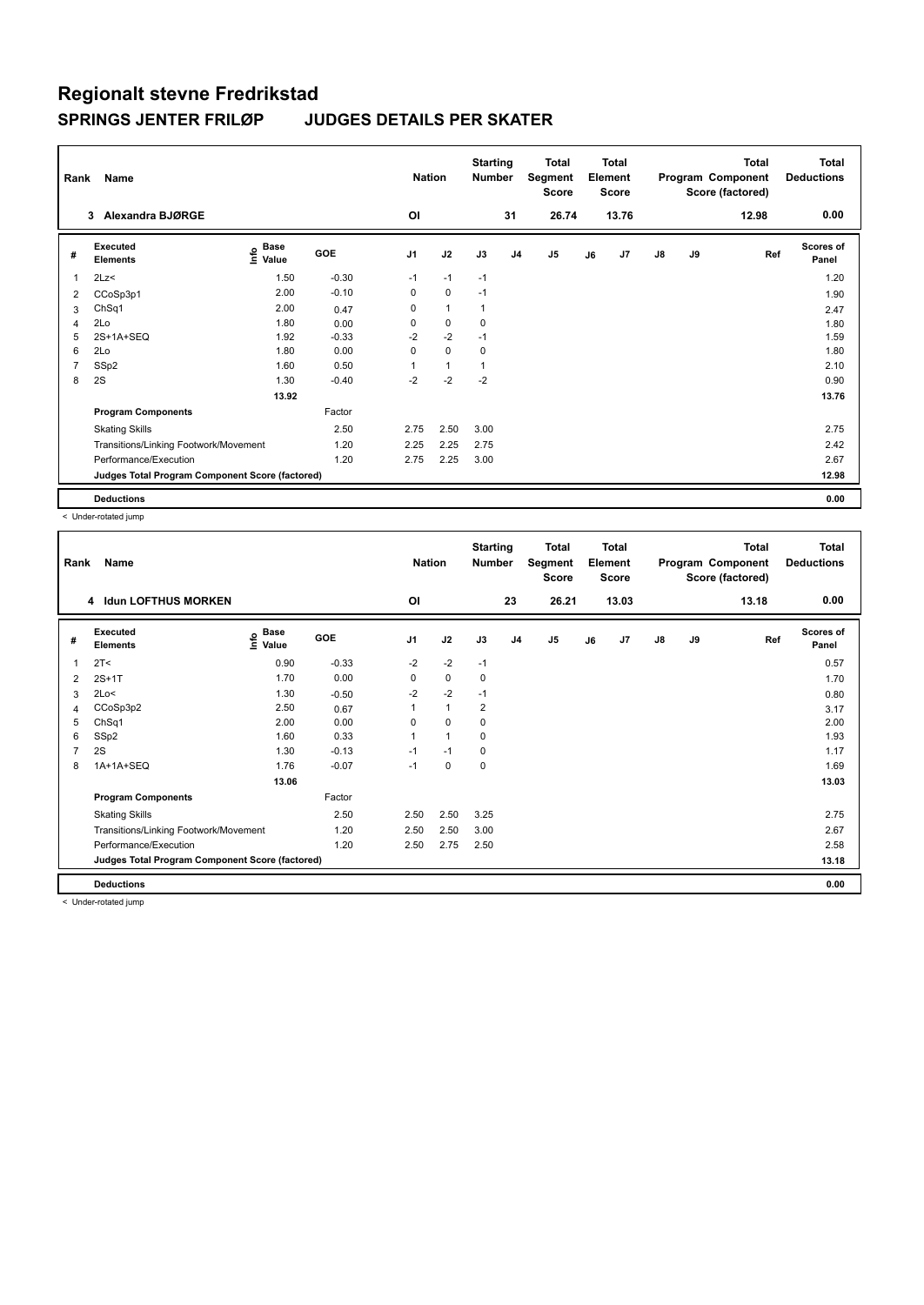| Rank                | Name                                            |                                  |            | <b>Nation</b>       |                               | <b>Starting</b><br>Number        |    | <b>Total</b><br>Segment<br><b>Score</b> |    | <b>Total</b><br>Element<br><b>Score</b> |    |    | <b>Total</b><br>Program Component<br>Score (factored) | <b>Total</b><br><b>Deductions</b> |
|---------------------|-------------------------------------------------|----------------------------------|------------|---------------------|-------------------------------|----------------------------------|----|-----------------------------------------|----|-----------------------------------------|----|----|-------------------------------------------------------|-----------------------------------|
|                     | 5 Aagot-Cecilia BRANDSLIEN                      |                                  |            | <b>GKK</b>          |                               |                                  | 11 | 25.75                                   |    | 13.90                                   |    |    | 11.85                                                 | 0.00                              |
| #                   | <b>Executed</b><br><b>Elements</b>              | <b>Base</b><br>۴٥<br>Value       | <b>GOE</b> | J1                  | J2                            | J3                               | J4 | J5                                      | J6 | J7                                      | J8 | J9 | Ref                                                   | Scores of<br>Panel                |
| 1                   | 1A                                              | 1.10                             | 0.00       | $-1$                | $\mathbf{1}$                  | $\pmb{0}$                        |    |                                         |    |                                         |    |    |                                                       | 1.10                              |
| $\overline{2}$      | CSSp1                                           | 1.90                             | 0.83       | $\mathbf{1}$        | $\overline{2}$                | $\mathbf 2$                      |    |                                         |    |                                         |    |    |                                                       | 2.73                              |
| 3                   | $2S+1T$                                         | 1.70                             | $-0.33$    | $-1$                | $-2$                          | $-2$                             |    |                                         |    |                                         |    |    |                                                       | 1.37                              |
| $\overline{4}$      | ChSq1                                           | 2.00                             | 0.47       | $\mathbf{1}$        | $\overline{1}$                | $\pmb{0}$                        |    |                                         |    |                                         |    |    |                                                       | 2.47                              |
| 5                   | 1A                                              | 1.10                             | 0.00       | $\mathbf 0$         | $\mathbf 0$                   | $\mathbf 0$                      |    |                                         |    |                                         |    |    |                                                       | 1.10                              |
| 6                   | 2S                                              | 1.30                             | 0.00       | 0                   | $\Omega$                      | 0                                |    |                                         |    |                                         |    |    |                                                       | 1.30                              |
| $\overline{7}$<br>8 | $1F+1Lo$                                        | 1.00<br>2.00                     | 0.00       | 0<br>$\overline{2}$ | $\mathbf 0$<br>$\overline{2}$ | $\mathbf 0$<br>$\mathbf{1}$      |    |                                         |    |                                         |    |    |                                                       | 1.00<br>2.83                      |
|                     | CCoSp2p2                                        |                                  | 0.83       |                     |                               |                                  |    |                                         |    |                                         |    |    |                                                       |                                   |
|                     |                                                 | 12.10                            |            |                     |                               |                                  |    |                                         |    |                                         |    |    |                                                       | 13.90                             |
|                     | <b>Program Components</b>                       |                                  | Factor     |                     |                               |                                  |    |                                         |    |                                         |    |    |                                                       |                                   |
|                     | <b>Skating Skills</b>                           |                                  | 2.50       | 2.50                | 2.75                          | 2.50                             |    |                                         |    |                                         |    |    |                                                       | 2.58                              |
|                     | Transitions/Linking Footwork/Movement           |                                  | 1.20       | 2.25                | 2.50                          | 2.25                             |    |                                         |    |                                         |    |    |                                                       | 2.33                              |
|                     | Performance/Execution                           |                                  | 1.20       | 2.50                | 2.25                          | 1.75                             |    |                                         |    |                                         |    |    |                                                       | 2.17                              |
|                     | Judges Total Program Component Score (factored) |                                  |            |                     |                               |                                  |    |                                         |    |                                         |    |    |                                                       | 11.85                             |
|                     | <b>Deductions</b>                               |                                  |            |                     |                               |                                  |    |                                         |    |                                         |    |    |                                                       | 0.00                              |
|                     |                                                 |                                  |            |                     |                               |                                  |    |                                         |    |                                         |    |    |                                                       |                                   |
| Rank                | Name                                            |                                  |            | <b>Nation</b>       |                               | <b>Starting</b><br><b>Number</b> |    | <b>Total</b><br>Segment<br><b>Score</b> |    | <b>Total</b><br>Element<br><b>Score</b> |    |    | <b>Total</b><br>Program Component<br>Score (factored) | <b>Total</b><br><b>Deductions</b> |
|                     | 6 Sanna Hagen SLETTEBØ                          |                                  |            | <b>SKK</b>          |                               |                                  | 15 | 25.30                                   |    | 12.42                                   |    |    | 12.88                                                 | 0.00                              |
| #                   | Executed<br><b>Elements</b>                     | <b>Base</b><br>e Base<br>⊆ Value | <b>GOE</b> | J1                  | J2                            | J3                               | J4 | J <sub>5</sub>                          | J6 | J7                                      | J8 | J9 | Ref                                                   | Scores of<br>Panel                |
| 1                   | $1A+1T$                                         | 1.50                             | 0.00       | 0                   | $\mathbf 0$                   | $\pmb{0}$                        |    |                                         |    |                                         |    |    |                                                       | 1.50                              |
| $\overline{2}$      | 1Lz                                             | 0.60                             | 0.00       | $\mathbf 0$         | $\mathbf 0$                   | $\mathbf 0$                      |    |                                         |    |                                         |    |    |                                                       | 0.60                              |
| 3                   | CSSp2                                           | 2.30                             | 0.50       | 1                   | $\mathbf{1}$                  | $\mathbf{1}$                     |    |                                         |    |                                         |    |    |                                                       | 2.80                              |
| $\overline{4}$      | 2S                                              | 1.30                             | 0.00       | $\mathsf 0$         | $\pmb{0}$                     | $\mathbf 0$                      |    |                                         |    |                                         |    |    |                                                       | 1.30                              |
| 5                   | Ch <sub>Sq1</sub>                               | 2.00                             | 0.23       | $\mathbf 0$         | $\overline{1}$                | $\mathbf 0$                      |    |                                         |    |                                         |    |    |                                                       | 2.23                              |
| 6                   | 1F                                              | 0.50                             | 0.00       | 0                   | $\pmb{0}$                     | $\pmb{0}$                        |    |                                         |    |                                         |    |    |                                                       | 0.50                              |
| $\overline{7}$      | 2S+1A+SEQ                                       | 1.92                             | $-0.13$    | $-1$                | $-1$                          | $\pmb{0}$                        |    |                                         |    |                                         |    |    |                                                       | 1.79                              |
| 8                   | CCoSp2p1                                        | 1.70                             | 0.00       | $\Omega$            | $\mathbf 0$                   | $\mathbf 0$                      |    |                                         |    |                                         |    |    |                                                       | 1.70                              |
|                     |                                                 | 11.82                            |            |                     |                               |                                  |    |                                         |    |                                         |    |    |                                                       | 12.42                             |
|                     | <b>Program Components</b>                       |                                  | Factor     |                     |                               |                                  |    |                                         |    |                                         |    |    |                                                       |                                   |
|                     | <b>Skating Skills</b>                           |                                  | 2.50       | 2.75                | 2.75                          | 2.50                             |    |                                         |    |                                         |    |    |                                                       | 2.67                              |
|                     | Transitions/Linking Footwork/Movement           |                                  | 1.20       | 2.75                | 2.75                          | 2.75                             |    |                                         |    |                                         |    |    |                                                       | 2.75                              |
|                     | Performance/Execution                           |                                  | 1.20       | 2.50                | 2.50                          | 2.25                             |    |                                         |    |                                         |    |    |                                                       | 2.42                              |
|                     | Judges Total Program Component Score (factored) |                                  |            |                     |                               |                                  |    |                                         |    |                                         |    |    |                                                       | 12.88                             |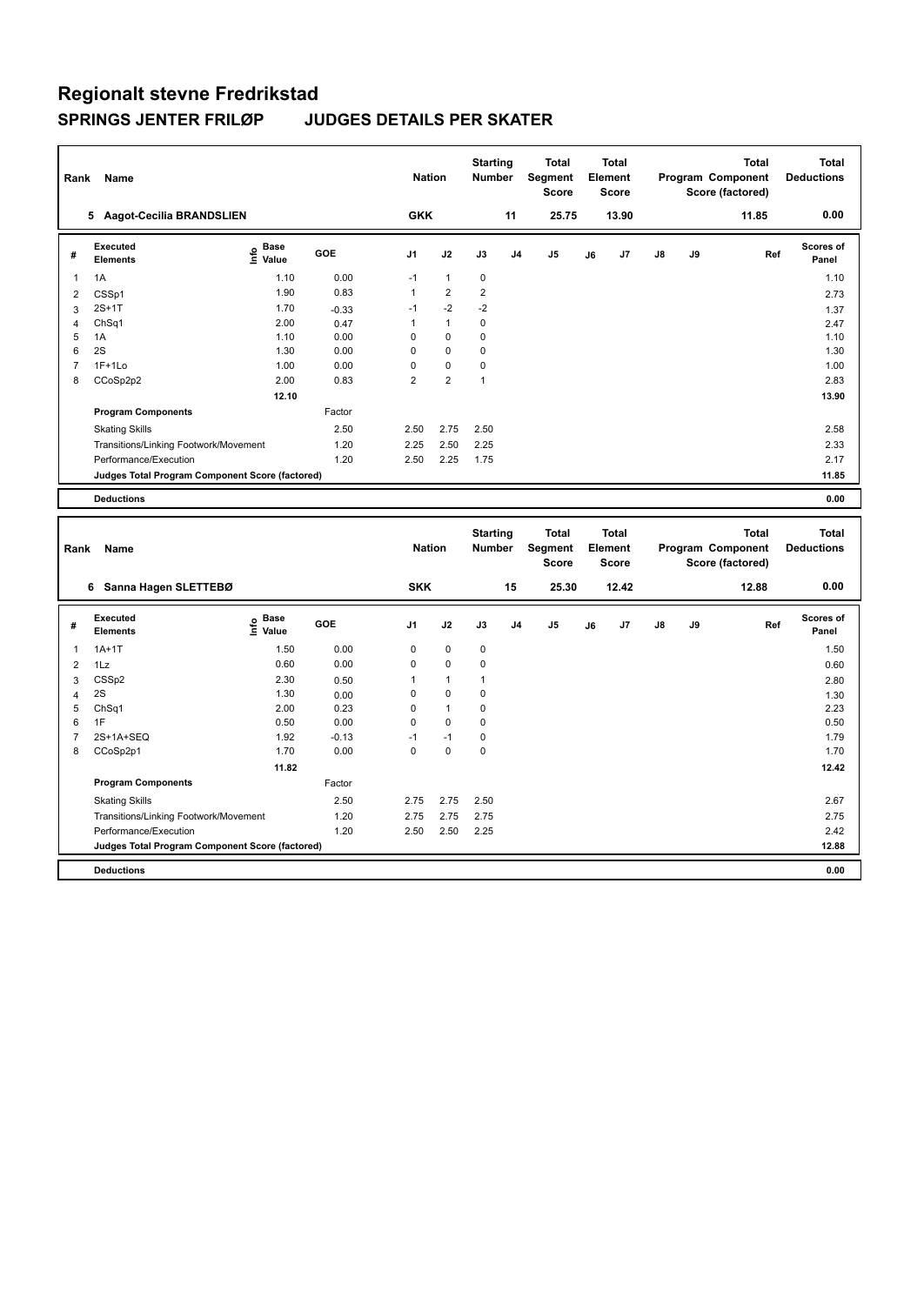| Rank           | Name                                                           |                              |                   | <b>Nation</b>        |                   | <b>Starting</b><br><b>Number</b> |                | <b>Total</b><br>Segment<br><b>Score</b> |    | <b>Total</b><br>Element<br><b>Score</b> |    |    | <b>Total</b><br>Program Component<br>Score (factored) | <b>Total</b><br><b>Deductions</b> |
|----------------|----------------------------------------------------------------|------------------------------|-------------------|----------------------|-------------------|----------------------------------|----------------|-----------------------------------------|----|-----------------------------------------|----|----|-------------------------------------------------------|-----------------------------------|
|                | 7 Kaia KLEVEN                                                  |                              |                   | <b>TSK</b>           |                   |                                  | 37             | 24.55                                   |    | 11.05                                   |    |    | 14.00                                                 | 0.50                              |
| #              | <b>Executed</b><br><b>Elements</b>                             | <b>Base</b><br>١nfo<br>Value | GOE               | J <sub>1</sub>       | J2                | J3                               | J <sub>4</sub> | J5                                      | J6 | J7                                      | J8 | J9 | Ref                                                   | Scores of<br>Panel                |
| 1              | 1A                                                             | 1.10                         | 0.00              | 0                    | $\mathbf 0$       | 0                                |                |                                         |    |                                         |    |    |                                                       | 1.10                              |
| 2              | 2S+SEQ                                                         | 1.04                         | $-0.60$           | $-3$                 | $-3$              | $-3$                             |                |                                         |    |                                         |    |    |                                                       | 0.44                              |
| 3              | 1A+SEQ                                                         | 0.88                         | $-0.40$           | $-2$                 | $-2$              | $-2$                             |                |                                         |    |                                         |    |    |                                                       | 0.48                              |
| 4              | CCoSp3p1                                                       | 2.00                         | 0.00              | 0                    | $\mathbf 0$       | $\pmb{0}$                        |                |                                         |    |                                         |    |    |                                                       | 2.00                              |
| 5              | 2Lo                                                            | 1.80                         | 0.00              | 0                    | $\mathbf 0$       | $\mathbf 0$                      |                |                                         |    |                                         |    |    |                                                       | 1.80                              |
| 6              | 2S                                                             | 1.30                         | $-0.47$           | $-2$                 | $-2$              | $-3$                             |                |                                         |    |                                         |    |    |                                                       | 0.83                              |
| $\overline{7}$ | ChSq1                                                          | 2.00                         | 0.70              | $\mathbf{1}$<br>$-1$ | $\mathbf{1}$      | $\mathbf{1}$                     |                |                                         |    |                                         |    |    |                                                       | 2.70                              |
| 8              | CSSp1                                                          | 1.90                         | $-0.20$           |                      | $-1$              | $\pmb{0}$                        |                |                                         |    |                                         |    |    |                                                       | 1.70                              |
|                |                                                                | 12.02                        |                   |                      |                   |                                  |                |                                         |    |                                         |    |    |                                                       | 11.05                             |
|                | <b>Program Components</b>                                      |                              | Factor            |                      |                   |                                  |                |                                         |    |                                         |    |    |                                                       |                                   |
|                | <b>Skating Skills</b>                                          |                              | 2.50              | 2.75                 | 2.75              | 3.25                             |                |                                         |    |                                         |    |    |                                                       | 2.92                              |
|                | Transitions/Linking Footwork/Movement                          |                              | 1.20              | 2.75                 | 2.50              | 3.50                             |                |                                         |    |                                         |    |    |                                                       | 2.92                              |
|                | Performance/Execution                                          |                              | 1.20              | 2.50                 | 2.50              | 3.00                             |                |                                         |    |                                         |    |    |                                                       | 2.67                              |
|                | Judges Total Program Component Score (factored)                |                              |                   |                      |                   |                                  |                |                                         |    |                                         |    |    |                                                       | 14.00                             |
|                | <b>Deductions</b>                                              |                              | $-0.50$<br>Falls: |                      |                   |                                  |                |                                         |    |                                         |    |    |                                                       | $-0.50$                           |
|                |                                                                |                              |                   |                      |                   |                                  |                |                                         |    |                                         |    |    |                                                       |                                   |
|                |                                                                |                              |                   |                      |                   |                                  |                |                                         |    |                                         |    |    |                                                       |                                   |
| Rank           | Name                                                           |                              |                   | <b>Nation</b>        |                   | <b>Starting</b><br><b>Number</b> |                | <b>Total</b><br>Segment<br><b>Score</b> |    | <b>Total</b><br>Element<br><b>Score</b> |    |    | <b>Total</b><br>Program Component<br>Score (factored) | <b>Total</b><br><b>Deductions</b> |
|                | 8 Emily TALLERAS                                               |                              |                   | <b>OSK</b>           |                   |                                  | 32             | 24.41                                   |    | 12.23                                   |    |    | 12.18                                                 | 0.00                              |
|                |                                                                |                              |                   |                      |                   |                                  |                |                                         |    |                                         |    |    |                                                       |                                   |
| #              | <b>Executed</b><br><b>Elements</b>                             |                              | GOE               | J1                   | J2                | J3                               | J4             | J5                                      | J6 | J7                                      | J8 | J9 | Ref                                                   | <b>Scores of</b><br>Panel         |
|                |                                                                | $rac{e}{\epsilon}$ Base      |                   |                      |                   |                                  |                |                                         |    |                                         |    |    |                                                       |                                   |
| 1              | 2T                                                             | 1.30                         | $-0.33$           | $-2$<br>0            | $-2$<br>$\pmb{0}$ | $-1$<br>$\pmb{0}$                |                |                                         |    |                                         |    |    |                                                       | 0.97                              |
| $\overline{2}$ | $2T+1T$                                                        | 1.70                         | 0.00              | 1                    | $\mathbf{1}$      | $\mathbf 0$                      |                |                                         |    |                                         |    |    |                                                       | 1.70                              |
| 3              | CCoSp3p1<br>2S                                                 | 2.00<br>1.30                 | 0.33              | $-2$                 | $-2$              | $-2$                             |                |                                         |    |                                         |    |    |                                                       | 2.33                              |
| 4<br>5         | $2S+1T$                                                        | 1.70                         | $-0.40$<br>0.00   | 0                    | $\mathbf 0$       | $\mathbf 0$                      |                |                                         |    |                                         |    |    |                                                       | 0.90<br>1.70                      |
| 6              | ChSq1                                                          | 2.00                         | 0.00              | 0                    | $\pmb{0}$         | 0                                |                |                                         |    |                                         |    |    |                                                       | 2.00                              |
| $\overline{7}$ | 1A                                                             | 1.10                         | 0.00              | 0                    | $\pmb{0}$         | $\pmb{0}$                        |                |                                         |    |                                         |    |    |                                                       | 1.10                              |
| 8              | SSp1                                                           | 1.30                         | 0.23              | $-1$                 | $\mathbf{1}$      | $\mathbf{1}$                     |                |                                         |    |                                         |    |    |                                                       | 1.53                              |
|                |                                                                | 12.40                        |                   |                      |                   |                                  |                |                                         |    |                                         |    |    |                                                       | 12.23                             |
|                | <b>Program Components</b>                                      |                              | Factor            |                      |                   |                                  |                |                                         |    |                                         |    |    |                                                       |                                   |
|                | <b>Skating Skills</b>                                          |                              | 2.50              | 2.50                 | 2.75              | 2.75                             |                |                                         |    |                                         |    |    |                                                       | 2.67                              |
|                |                                                                |                              | 1.20              | 2.00                 | 2.50              | 2.75                             |                |                                         |    |                                         |    |    |                                                       | 2.42                              |
|                | Transitions/Linking Footwork/Movement<br>Performance/Execution |                              | 1.20              | 2.00                 | 2.25              | 2.25                             |                |                                         |    |                                         |    |    |                                                       | 2.17                              |
|                | <b>Judges Total Program Component Score (factored)</b>         |                              |                   |                      |                   |                                  |                |                                         |    |                                         |    |    |                                                       | 12.18                             |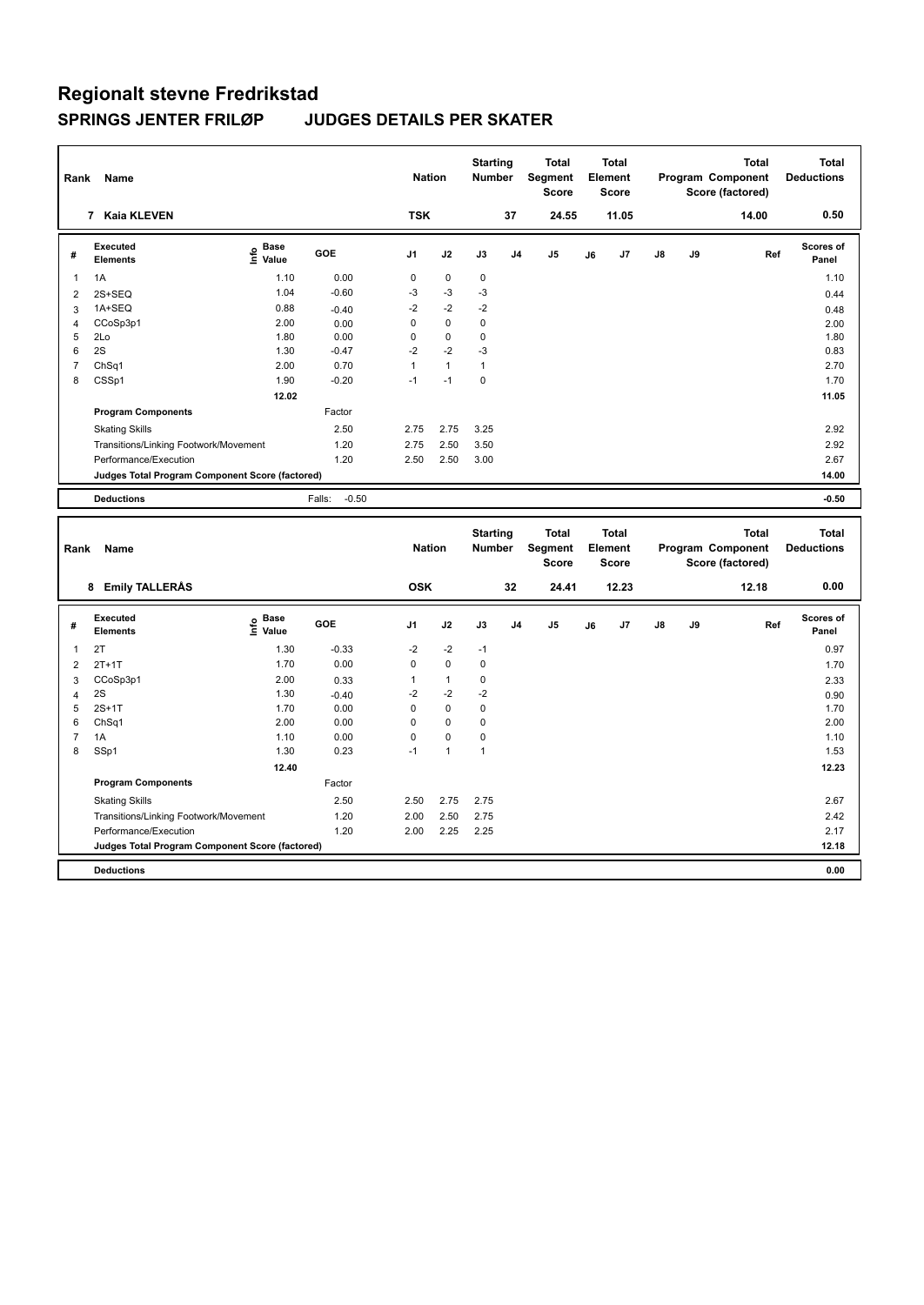| Rank | Name                                            |                              |            | <b>Nation</b>  |                | <b>Starting</b><br><b>Number</b> |                | <b>Total</b><br>Segment<br><b>Score</b> |    | <b>Total</b><br>Element<br><b>Score</b> |    |    | <b>Total</b><br>Program Component<br>Score (factored) | Total<br><b>Deductions</b> |
|------|-------------------------------------------------|------------------------------|------------|----------------|----------------|----------------------------------|----------------|-----------------------------------------|----|-----------------------------------------|----|----|-------------------------------------------------------|----------------------------|
|      | Sofie Nedrum JACOBSEN<br>9                      |                              |            | <b>LKK</b>     |                |                                  | 16             | 24.33                                   |    | 10.53                                   |    |    | 13.80                                                 | 0.00                       |
| #    | Executed<br><b>Elements</b>                     | <b>Base</b><br>١nfo<br>Value | <b>GOE</b> | J <sub>1</sub> | J2             | J3                               | J <sub>4</sub> | J5                                      | J6 | J <sub>7</sub>                          | J8 | J9 | Ref                                                   | <b>Scores of</b><br>Panel  |
|      | 1A                                              | 1.10                         | 0.13       | $\mathbf 0$    | $\mathbf{1}$   | $\mathbf{1}$                     |                |                                         |    |                                         |    |    |                                                       | 1.23                       |
| 2    | 1F                                              | 0.50                         | 0.13       |                | $\overline{1}$ | 0                                |                |                                         |    |                                         |    |    |                                                       | 0.63                       |
| 3    | CSSp2                                           | 2.30                         | 0.67       |                | 1              | $\overline{2}$                   |                |                                         |    |                                         |    |    |                                                       | 2.97                       |
| 4    | ChSq1                                           | 2.00                         | 0.23       |                | 0              | 0                                |                |                                         |    |                                         |    |    |                                                       | 2.23                       |
| 5    | 1Lo                                             | 0.50                         | 0.07       | $\Omega$       | $\mathbf 0$    | 1                                |                |                                         |    |                                         |    |    |                                                       | 0.57                       |
| 6    | 1Lz+1Lo                                         | 1.10                         | 0.13       | 1              | $\mathbf{1}$   | 0                                |                |                                         |    |                                         |    |    |                                                       | 1.23                       |
| 7    | ****                                            | 0.00                         | 0.00       |                |                |                                  |                |                                         |    |                                         |    |    |                                                       | 0.00                       |
| 8    | $1A+1Lo$                                        | 1.60                         | 0.07       | 0              | $\mathbf 0$    | 1                                |                |                                         |    |                                         |    |    |                                                       | 1.67                       |
|      |                                                 | 9.10                         |            |                |                |                                  |                |                                         |    |                                         |    |    |                                                       | 10.53                      |
|      | <b>Program Components</b>                       |                              | Factor     |                |                |                                  |                |                                         |    |                                         |    |    |                                                       |                            |
|      | <b>Skating Skills</b>                           |                              | 2.50       | 3.00           | 3.00           | 3.00                             |                |                                         |    |                                         |    |    |                                                       | 3.00                       |
|      | Transitions/Linking Footwork/Movement           |                              | 1.20       | 2.50           | 2.75           | 2.75                             |                |                                         |    |                                         |    |    |                                                       | 2.67                       |
|      | Performance/Execution                           |                              | 1.20       | 2.50           | 2.50           | 2.75                             |                |                                         |    |                                         |    |    |                                                       | 2.58                       |
|      | Judges Total Program Component Score (factored) |                              |            |                |                |                                  |                |                                         |    |                                         |    |    |                                                       | 13.80                      |
|      | <b>Deductions</b>                               |                              |            |                |                |                                  |                |                                         |    |                                         |    |    |                                                       | 0.00                       |

\* Invalid element

| Rank<br>10     | Name<br>Annika ISAKSEN                          |                                           |                   | <b>Nation</b><br><b>GKK</b> |                | <b>Starting</b><br><b>Number</b> | 5              | Total<br>Segment<br><b>Score</b><br>23.62 |    | <b>Total</b><br>Element<br><b>Score</b><br>12.37 |               |    | <b>Total</b><br>Program Component<br>Score (factored)<br>11.75 | <b>Total</b><br><b>Deductions</b><br>0.50 |
|----------------|-------------------------------------------------|-------------------------------------------|-------------------|-----------------------------|----------------|----------------------------------|----------------|-------------------------------------------|----|--------------------------------------------------|---------------|----|----------------------------------------------------------------|-------------------------------------------|
| #              | Executed<br><b>Elements</b>                     | $\frac{6}{5}$ Base<br>$\frac{1}{5}$ Value | GOE               | J <sub>1</sub>              | J2             | J3                               | J <sub>4</sub> | J <sub>5</sub>                            | J6 | J7                                               | $\mathsf{J}8$ | J9 | Ref                                                            | Scores of<br>Panel                        |
| $\mathbf{1}$   | 1A                                              | 1.10                                      | 0.00              | 0                           | $\mathbf 0$    | 0                                |                |                                           |    |                                                  |               |    |                                                                | 1.10                                      |
| 2              | CCoSp3p2                                        | 2.50                                      | $-0.30$           | $-2$                        | $-1$           | 0                                |                |                                           |    |                                                  |               |    |                                                                | 2.20                                      |
| 3              | $2S+1T$                                         | 1.70                                      | 0.00              | 0                           | $\mathbf 0$    | 0                                |                |                                           |    |                                                  |               |    |                                                                | 1.70                                      |
| $\overline{4}$ | 2T                                              | 1.30                                      | $-0.60$           | $-3$                        | $-3$           | $-3$                             |                |                                           |    |                                                  |               |    |                                                                | 0.70                                      |
| 5              | ChSq1                                           | 2.00                                      | $-0.17$           | 0                           | $\mathbf 0$    | $-1$                             |                |                                           |    |                                                  |               |    |                                                                | 1.83                                      |
| 6              | $2S+1T$                                         | 1.70                                      | $-0.13$           | $-1$                        | $-1$           | 0                                |                |                                           |    |                                                  |               |    |                                                                | 1.57                                      |
| $\overline{7}$ | 1Lo                                             | 0.50                                      | $-0.03$           | 0                           | $\mathbf 0$    | $-1$                             |                |                                           |    |                                                  |               |    |                                                                | 0.47                                      |
| 8              | CSSp2                                           | 2.30                                      | 0.50              | 1                           | $\overline{1}$ | $\overline{1}$                   |                |                                           |    |                                                  |               |    |                                                                | 2.80                                      |
|                |                                                 | 13.10                                     |                   |                             |                |                                  |                |                                           |    |                                                  |               |    |                                                                | 12.37                                     |
|                | <b>Program Components</b>                       |                                           | Factor            |                             |                |                                  |                |                                           |    |                                                  |               |    |                                                                |                                           |
|                | <b>Skating Skills</b>                           |                                           | 2.50              | 2.50                        | 2.50           | 2.50                             |                |                                           |    |                                                  |               |    |                                                                | 2.50                                      |
|                | Transitions/Linking Footwork/Movement           |                                           | 1.20              | 2.50                        | 2.25           | 2.50                             |                |                                           |    |                                                  |               |    |                                                                | 2.42                                      |
|                | Performance/Execution                           |                                           | 1.20              | 2.50                        | 2.00           | 2.00                             |                |                                           |    |                                                  |               |    |                                                                | 2.17                                      |
|                | Judges Total Program Component Score (factored) |                                           |                   |                             |                |                                  |                |                                           |    |                                                  |               |    |                                                                | 11.75                                     |
|                | <b>Deductions</b>                               |                                           | Falls:<br>$-0.50$ |                             |                |                                  |                |                                           |    |                                                  |               |    |                                                                | $-0.50$                                   |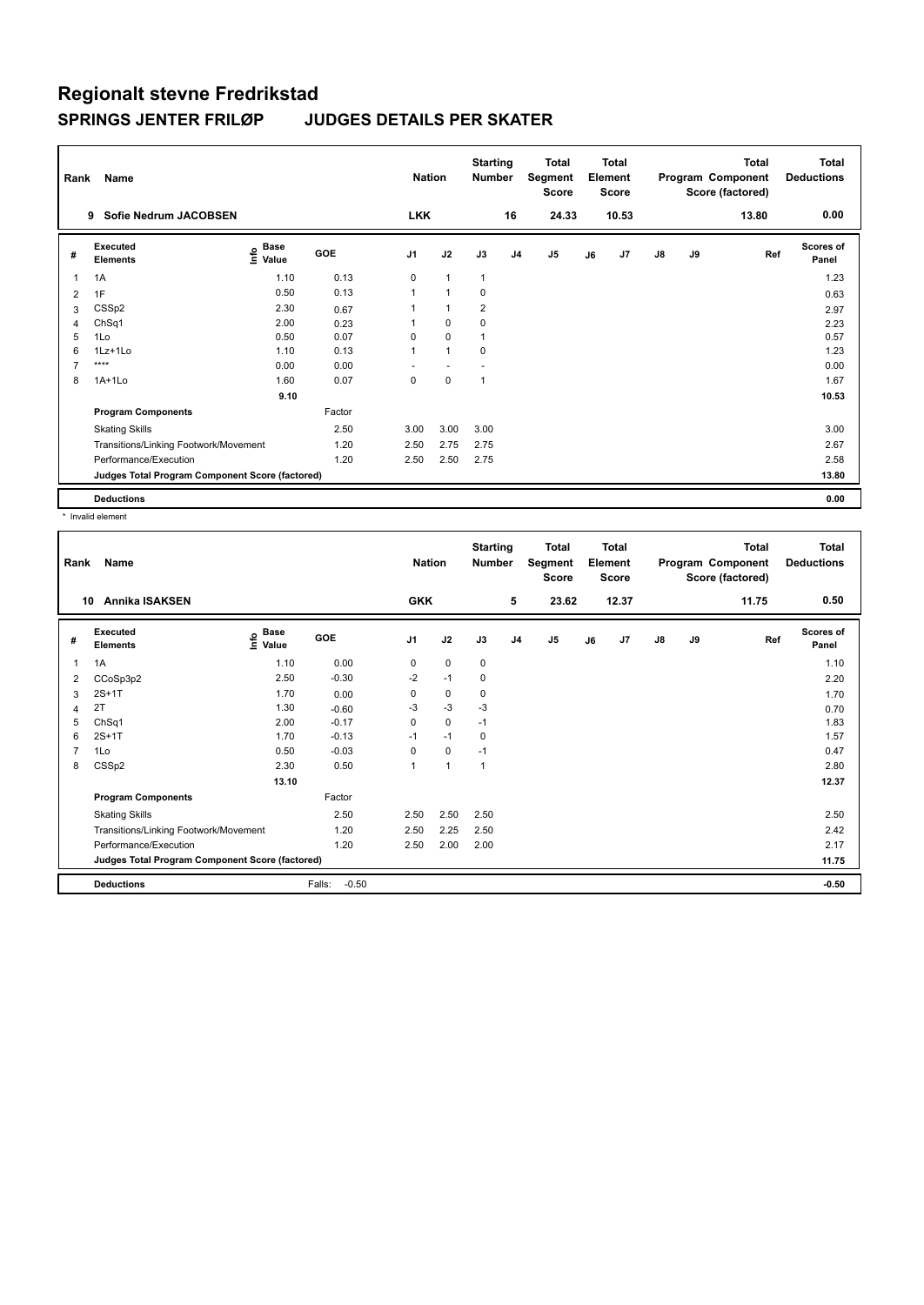| Rank           | Name                                            |                             |         | <b>Nation</b>  |              | <b>Starting</b><br><b>Number</b> |                | Total<br>Segment<br><b>Score</b> |    | <b>Total</b><br>Element<br><b>Score</b> |               |    | <b>Total</b><br>Program Component<br>Score (factored) | <b>Total</b><br><b>Deductions</b> |
|----------------|-------------------------------------------------|-----------------------------|---------|----------------|--------------|----------------------------------|----------------|----------------------------------|----|-----------------------------------------|---------------|----|-------------------------------------------------------|-----------------------------------|
| 11             | <b>Victoria TVEDT</b>                           |                             |         | <b>AKK</b>     |              |                                  | 3              | 23.43                            |    | 11.70                                   |               |    | 11.73                                                 | 0.00                              |
| #              | Executed<br><b>Elements</b>                     | Base<br>$\frac{6}{5}$ Value | GOE     | J <sub>1</sub> | J2           | J3                               | J <sub>4</sub> | J <sub>5</sub>                   | J6 | J7                                      | $\mathsf{J}8$ | J9 | Ref                                                   | <b>Scores of</b><br>Panel         |
| 1              | $1A+1T$                                         | 1.50                        | 0.00    | 0              | $\mathbf 0$  | 0                                |                |                                  |    |                                         |               |    |                                                       | 1.50                              |
| $\overline{2}$ | 2Lo                                             | 1.80                        | $-0.10$ | $-1$           | $\mathbf 0$  | 0                                |                |                                  |    |                                         |               |    |                                                       | 1.70                              |
| 3              | CCoSp3pB                                        | 1.70                        | 0.00    | 0              | $\pmb{0}$    | 0                                |                |                                  |    |                                         |               |    |                                                       | 1.70                              |
| $\overline{4}$ | 1Lz+1Lo                                         | 1.10                        | 0.00    | 0              | $\pmb{0}$    | 0                                |                |                                  |    |                                         |               |    |                                                       | 1.10                              |
| 5              | ChSq1                                           | 2.00                        | 0.00    | 0              | $\pmb{0}$    | 0                                |                |                                  |    |                                         |               |    |                                                       | 2.00                              |
| 6              | 2S                                              | 1.30                        | $-0.40$ | $-2$           | $-2$         | $-2$                             |                |                                  |    |                                         |               |    |                                                       | 0.90                              |
| 7              | 1A                                              | 1.10                        | $-0.40$ | $-2$           | $-2$         | $-2$                             |                |                                  |    |                                         |               |    |                                                       | 0.70                              |
| 8              | SSp2                                            | 1.60                        | 0.50    |                | $\mathbf{1}$ | $\mathbf{1}$                     |                |                                  |    |                                         |               |    |                                                       | 2.10                              |
|                |                                                 | 12.10                       |         |                |              |                                  |                |                                  |    |                                         |               |    |                                                       | 11.70                             |
|                | <b>Program Components</b>                       |                             | Factor  |                |              |                                  |                |                                  |    |                                         |               |    |                                                       |                                   |
|                | <b>Skating Skills</b>                           |                             | 2.50    | 2.00           | 2.25         | 2.75                             |                |                                  |    |                                         |               |    |                                                       | 2.33                              |
|                | Transitions/Linking Footwork/Movement           |                             | 1.20    | 2.50           | 2.50         | 2.50                             |                |                                  |    |                                         |               |    |                                                       | 2.50                              |
|                | Performance/Execution                           |                             | 1.20    | 2.25           | 2.25         | 2.75                             |                |                                  |    |                                         |               |    |                                                       | 2.42                              |
|                | Judges Total Program Component Score (factored) |                             |         |                |              |                                  |                |                                  |    |                                         |               |    |                                                       | 11.73                             |
|                | <b>Deductions</b>                               |                             |         |                |              |                                  |                |                                  |    |                                         |               |    |                                                       | 0.00                              |

! Not clear edge

| Rank           | Name                                            |                   |         | <b>Nation</b>  |              | <b>Starting</b><br><b>Number</b> |                | <b>Total</b><br>Segment<br><b>Score</b> |    | <b>Total</b><br>Element<br><b>Score</b> |               |    | <b>Total</b><br>Program Component<br>Score (factored) | <b>Total</b><br><b>Deductions</b> |
|----------------|-------------------------------------------------|-------------------|---------|----------------|--------------|----------------------------------|----------------|-----------------------------------------|----|-----------------------------------------|---------------|----|-------------------------------------------------------|-----------------------------------|
|                | 12<br><b>Munina YAKUP</b>                       |                   |         | <b>GKK</b>     |              |                                  | 13             | 23.36                                   |    | 13.83                                   |               |    | 10.53                                                 | 1.00                              |
| #              | Executed<br><b>Elements</b>                     | e Base<br>⊆ Value | GOE     | J <sub>1</sub> | J2           | J3                               | J <sub>4</sub> | J5                                      | J6 | J7                                      | $\mathsf{J}8$ | J9 | Ref                                                   | Scores of<br>Panel                |
|                | 2S                                              | 1.30              | $-0.20$ | $-1$           | $-1$         | $-1$                             |                |                                         |    |                                         |               |    |                                                       | 1.10                              |
| 2              | $1A+2T2$                                        | 2.00              | $-0.40$ | $-2$           | $-2$         | $-2$                             |                |                                         |    |                                         |               |    |                                                       | 1.60                              |
| 3              | 1F                                              | 0.50              | 0.00    | 0              | 0            | 0                                |                |                                         |    |                                         |               |    |                                                       | 0.50                              |
| 4              | $2S+1L0$                                        | 1.80              | $-0.07$ | $-1$           | $\mathbf 0$  | $\mathbf 0$                      |                |                                         |    |                                         |               |    |                                                       | 1.73                              |
| 5              | CCoSp3p2                                        | 2.50              | 0.50    |                | $\mathbf{1}$ | $\mathbf{1}$                     |                |                                         |    |                                         |               |    |                                                       | 3.00                              |
| 6              | ChSq1                                           | 2.00              | 0.00    | 0              | $\mathbf 0$  | 0                                |                |                                         |    |                                         |               |    |                                                       | 2.00                              |
| $\overline{7}$ | 1A                                              | 1.10              | 0.00    | 0              | $\mathbf 0$  | 0                                |                |                                         |    |                                         |               |    |                                                       | 1.10                              |
| 8              | CSSp2                                           | 2.30              | 0.50    | 1              | $\mathbf{1}$ | $\mathbf{1}$                     |                |                                         |    |                                         |               |    |                                                       | 2.80                              |
|                |                                                 | 13.50             |         |                |              |                                  |                |                                         |    |                                         |               |    |                                                       | 13.83                             |
|                | <b>Program Components</b>                       |                   | Factor  |                |              |                                  |                |                                         |    |                                         |               |    |                                                       |                                   |
|                | <b>Skating Skills</b>                           |                   | 2.50    | 2.25           | 2.00         | 2.75                             |                |                                         |    |                                         |               |    |                                                       | 2.33                              |
|                | Transitions/Linking Footwork/Movement           |                   | 1.20    | 1.75           | 1.75         | 2.50                             |                |                                         |    |                                         |               |    |                                                       | 2.00                              |
|                | Performance/Execution                           |                   | 1.20    | 1.75           | 1.75         | 2.25                             |                |                                         |    |                                         |               |    |                                                       | 1.92                              |
|                | Judges Total Program Component Score (factored) |                   |         |                |              |                                  |                |                                         |    |                                         |               |    |                                                       | 10.53                             |
|                | <b>Deductions</b>                               | Time violation:   | $-1.00$ |                |              |                                  |                |                                         |    |                                         |               |    |                                                       | $-1.00$                           |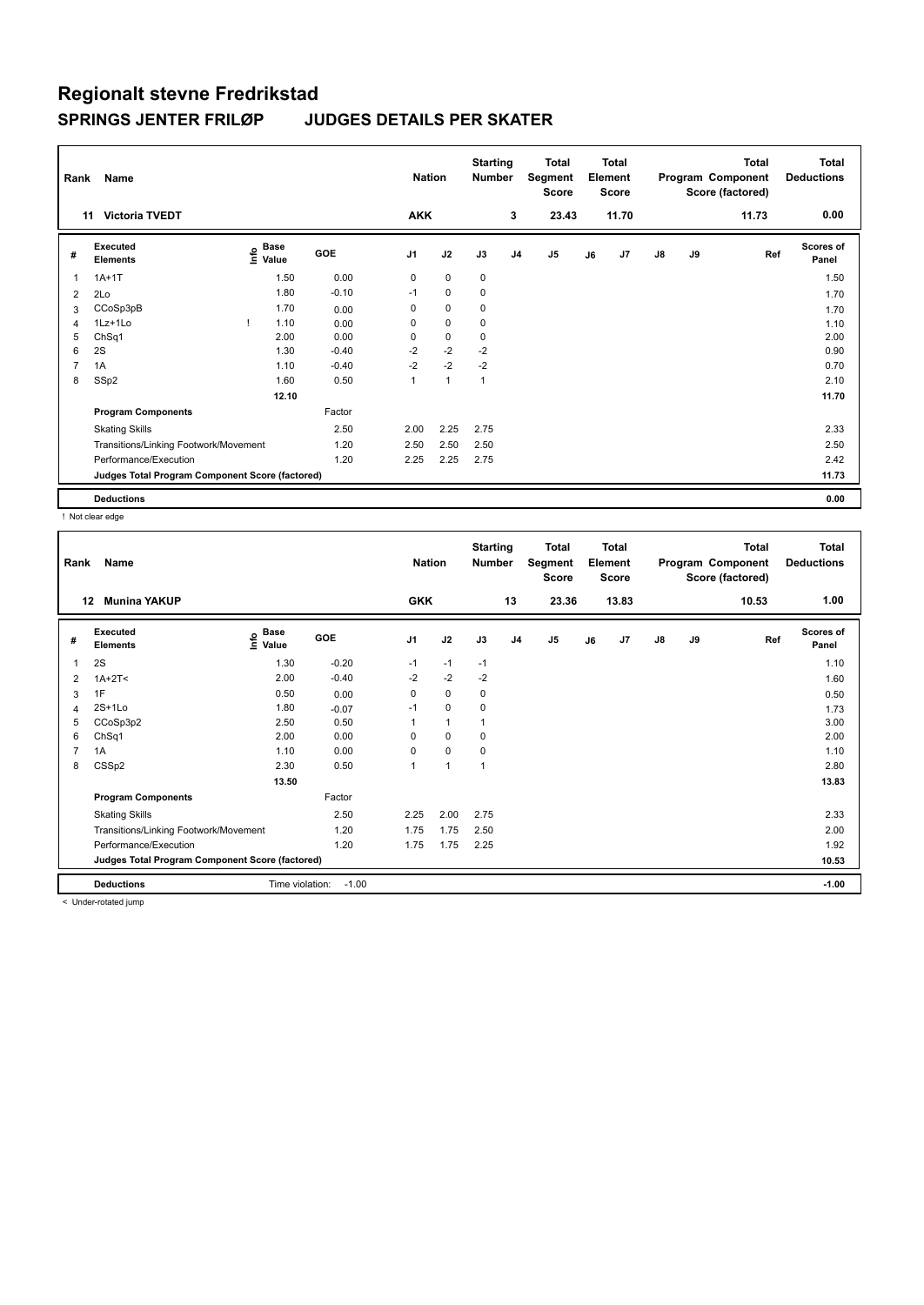| Rank | Name                                            |                            |         | <b>Nation</b>  |              | <b>Starting</b><br><b>Number</b> |                | <b>Total</b><br>Segment<br><b>Score</b> |    | <b>Total</b><br>Element<br><b>Score</b> |               |    | <b>Total</b><br>Program Component<br>Score (factored) | <b>Total</b><br><b>Deductions</b> |
|------|-------------------------------------------------|----------------------------|---------|----------------|--------------|----------------------------------|----------------|-----------------------------------------|----|-----------------------------------------|---------------|----|-------------------------------------------------------|-----------------------------------|
|      | Andrea AASBØ DIETRICHSON<br>13                  |                            |         | <b>OSK</b>     |              |                                  | 27             | 22.69                                   |    | 11.34                                   |               |    | 11.35                                                 | 0.00                              |
| #    | Executed<br><b>Elements</b>                     | <b>Base</b><br>۴o<br>Value | GOE     | J <sub>1</sub> | J2           | J3                               | J <sub>4</sub> | J <sub>5</sub>                          | J6 | J <sub>7</sub>                          | $\mathsf{J}8$ | J9 | Ref                                                   | <b>Scores of</b><br>Panel         |
|      | 1A                                              | 1.10                       | 0.00    | 0              | $\mathbf 0$  | 0                                |                |                                         |    |                                         |               |    |                                                       | 1.10                              |
| 2    | $1F+1Lo$                                        | 1.00                       | 0.00    | 0              | $\mathbf 0$  | 0                                |                |                                         |    |                                         |               |    |                                                       | 1.00                              |
| 3    | 2Lo<                                            | 1.30                       | $-0.60$ | $-2$           | $-2$         | $-2$                             |                |                                         |    |                                         |               |    |                                                       | 0.70                              |
| 4    | CCoSp3p1                                        | 2.00                       | 0.33    | 0              | $\mathbf{1}$ | 1                                |                |                                         |    |                                         |               |    |                                                       | 2.33                              |
| 5    | 1F+1A+SEQ                                       | 1.28                       | 0.00    | 0              | $\mathbf 0$  | 0                                |                |                                         |    |                                         |               |    |                                                       | 1.28                              |
| 6    | 2S<                                             | 0.90                       | $-0.20$ | $-1$           | $-1$         | $-1$                             |                |                                         |    |                                         |               |    |                                                       | 0.70                              |
|      | CSSp1                                           | 1.90                       | 0.33    | 0              | $\mathbf 0$  | $\overline{2}$                   |                |                                         |    |                                         |               |    |                                                       | 2.23                              |
| 8    | ChSq1                                           | 2.00                       | 0.00    | 0              | $\mathbf 0$  | $\mathbf 0$                      |                |                                         |    |                                         |               |    |                                                       | 2.00                              |
|      |                                                 | 11.48                      |         |                |              |                                  |                |                                         |    |                                         |               |    |                                                       | 11.34                             |
|      | <b>Program Components</b>                       |                            | Factor  |                |              |                                  |                |                                         |    |                                         |               |    |                                                       |                                   |
|      | <b>Skating Skills</b>                           |                            | 2.50    | 2.25           | 2.50         | 2.50                             |                |                                         |    |                                         |               |    |                                                       | 2.42                              |
|      | Transitions/Linking Footwork/Movement           |                            | 1.20    | 2.00           | 2.25         | 2.50                             |                |                                         |    |                                         |               |    |                                                       | 2.25                              |
|      | Performance/Execution                           |                            | 1.20    | 2.25           | 2.00         | 2.25                             |                |                                         |    |                                         |               |    |                                                       | 2.17                              |
|      | Judges Total Program Component Score (factored) |                            |         |                |              |                                  |                |                                         |    |                                         |               |    |                                                       | 11.35                             |
|      | <b>Deductions</b>                               |                            |         |                |              |                                  |                |                                         |    |                                         |               |    |                                                       | 0.00                              |

| Rank | Name<br>Ingeborg Cecilie SLØRDAHL TELLEFSEN<br>14 |                   |                   | <b>Nation</b><br><b>OSK</b> |             | <b>Starting</b><br><b>Number</b> | 35             | <b>Total</b><br>Segment<br><b>Score</b><br>21.95 |    | <b>Total</b><br>Element<br><b>Score</b><br>9.87 |               |    | <b>Total</b><br>Program Component<br>Score (factored)<br>13.08 | Total<br><b>Deductions</b><br>1.00 |
|------|---------------------------------------------------|-------------------|-------------------|-----------------------------|-------------|----------------------------------|----------------|--------------------------------------------------|----|-------------------------------------------------|---------------|----|----------------------------------------------------------------|------------------------------------|
|      |                                                   |                   |                   |                             |             |                                  |                |                                                  |    |                                                 |               |    |                                                                |                                    |
| #    | Executed<br><b>Elements</b>                       | e Base<br>⊆ Value | GOE               | J <sub>1</sub>              | J2          | J3                               | J <sub>4</sub> | J <sub>5</sub>                                   | J6 | J <sub>7</sub>                                  | $\mathsf{J}8$ | J9 | Ref                                                            | Scores of<br>Panel                 |
| 1    | 2Lo                                               | 1.80              | $-0.90$           | $-3$                        | $-3$        | $-3$                             |                |                                                  |    |                                                 |               |    |                                                                | 0.90                               |
| 2    | 1A                                                | 1.10              | 0.00              | 0                           | $\mathbf 0$ | 0                                |                |                                                  |    |                                                 |               |    |                                                                | 1.10                               |
| 3    | 2S                                                | 1.30              | $-0.60$           | $-3$                        | $-3$        | $-3$                             |                |                                                  |    |                                                 |               |    |                                                                | 0.70                               |
| 4    | CSSpB                                             | 1.60              | 0.00              | 0                           | 0           | 0                                |                |                                                  |    |                                                 |               |    |                                                                | 1.60                               |
| 5    | 1F                                                | 0.50              | 0.00              | 0                           | $\mathbf 0$ | 0                                |                |                                                  |    |                                                 |               |    |                                                                | 0.50                               |
| 6    | CCoSp3p1                                          | 2.00              | $-0.30$           | $-1$                        | $-1$        | $-1$                             |                |                                                  |    |                                                 |               |    |                                                                | 1.70                               |
| 7    | $1A+1T$                                           | 1.50              | $-0.13$           | $-1$                        | $-1$        | 0                                |                |                                                  |    |                                                 |               |    |                                                                | 1.37                               |
| 8    | ChSq1                                             | 2.00              | 0.00              | 0                           | $\pmb{0}$   | 0                                |                |                                                  |    |                                                 |               |    |                                                                | 2.00                               |
|      |                                                   | 11.80             |                   |                             |             |                                  |                |                                                  |    |                                                 |               |    |                                                                | 9.87                               |
|      | <b>Program Components</b>                         |                   | Factor            |                             |             |                                  |                |                                                  |    |                                                 |               |    |                                                                |                                    |
|      | <b>Skating Skills</b>                             |                   | 2.50              | 2.75                        | 2.75        | 2.50                             |                |                                                  |    |                                                 |               |    |                                                                | 2.67                               |
|      | Transitions/Linking Footwork/Movement             |                   | 1.20              | 3.00                        | 3.00        | 2.50                             |                |                                                  |    |                                                 |               |    |                                                                | 2.83                               |
|      | Performance/Execution                             |                   | 1.20              | 2.50                        | 2.50        | 2.50                             |                |                                                  |    |                                                 |               |    |                                                                | 2.50                               |
|      | Judges Total Program Component Score (factored)   |                   |                   |                             |             |                                  |                |                                                  |    |                                                 |               |    |                                                                | 13.08                              |
|      | <b>Deductions</b>                                 |                   | $-1.00$<br>Falls: |                             |             |                                  |                |                                                  |    |                                                 |               |    |                                                                | $-1.00$                            |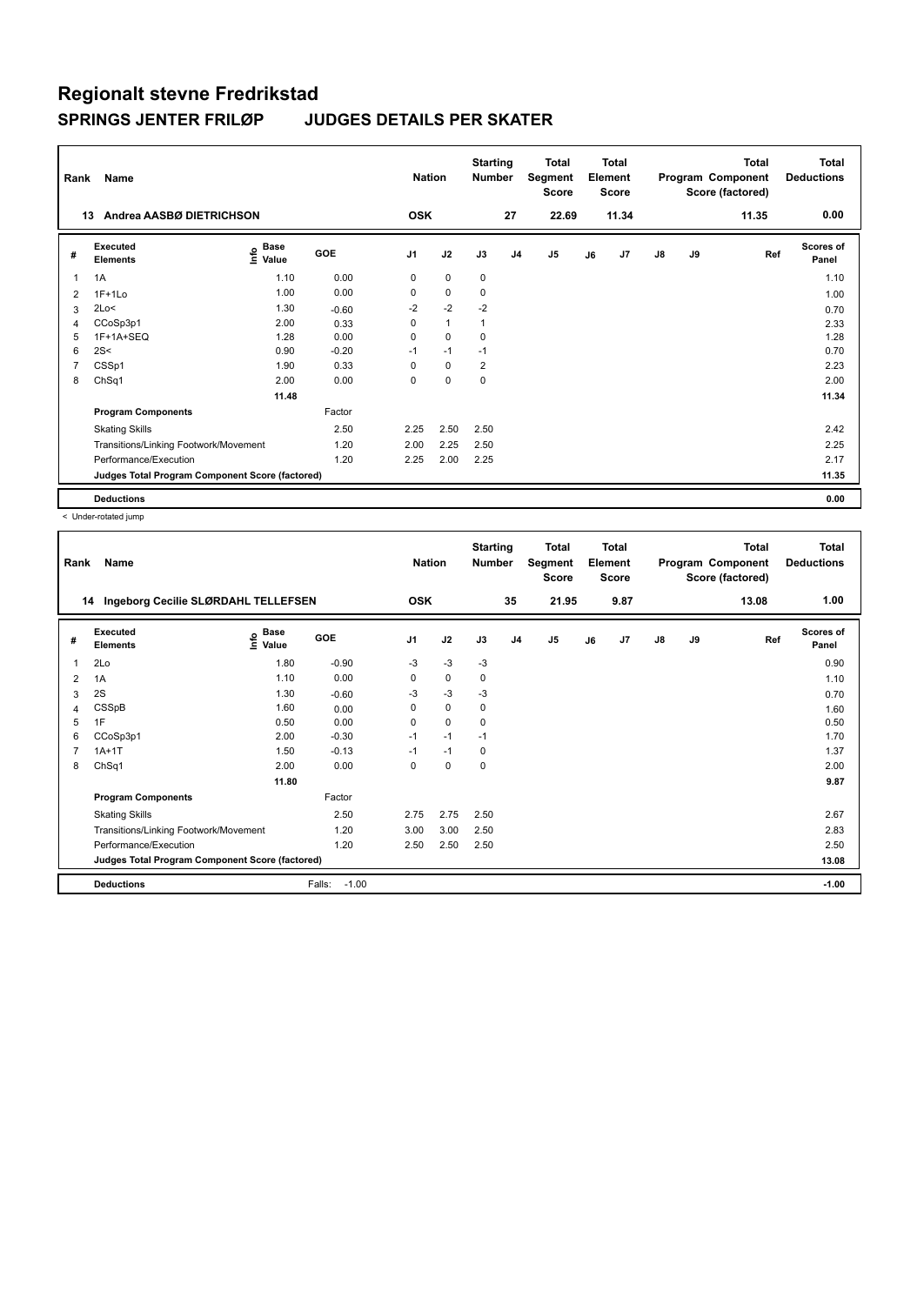| Rank | Name                                            |                                  |                   | <b>Nation</b>  |              | <b>Starting</b><br><b>Number</b> |                | <b>Total</b><br>Segment<br><b>Score</b> |    | <b>Total</b><br>Element<br><b>Score</b> |    |    | <b>Total</b><br>Program Component<br>Score (factored) | <b>Total</b><br><b>Deductions</b> |
|------|-------------------------------------------------|----------------------------------|-------------------|----------------|--------------|----------------------------------|----------------|-----------------------------------------|----|-----------------------------------------|----|----|-------------------------------------------------------|-----------------------------------|
| 15   | <b>ISA Harsjøen DEVERILL</b>                    |                                  |                   | <b>AKK</b>     |              |                                  | $\overline{2}$ | 21.67                                   |    | 10.82                                   |    |    | 12.35                                                 | 1.50                              |
| #    | Executed<br><b>Elements</b>                     | <b>Base</b><br>e Base<br>⊆ Value | GOE               | J <sub>1</sub> | J2           | J3                               | J <sub>4</sub> | J5                                      | J6 | J <sub>7</sub>                          | J8 | J9 | Ref                                                   | Scores of<br>Panel                |
|      | 2Lo<                                            | 1.30                             | $-0.90$           | $-3$           | -3           | $-3$                             |                |                                         |    |                                         |    |    |                                                       | 0.40                              |
| 2    | $2S < +2T <$                                    | 1.30                             | $-0.53$           | $-3$           | $-3$         | $-2$                             |                |                                         |    |                                         |    |    |                                                       | 0.77                              |
| 3    | SSp2                                            | 1.60                             | 0.33              | 1              | $\mathbf{1}$ | 0                                |                |                                         |    |                                         |    |    |                                                       | 1.93                              |
| 4    | 2S+1A+SEQ                                       | 1.92                             | $-0.53$           | $-3$           | $-3$         | $-2$                             |                |                                         |    |                                         |    |    |                                                       | 1.39                              |
| 5    | ChSq1                                           | 2.00                             | 0.23              | $\Omega$       | $\mathbf{1}$ | $\Omega$                         |                |                                         |    |                                         |    |    |                                                       | 2.23                              |
| 6    | 1F                                              | 0.50                             | 0.00              | 0              | $\mathbf 0$  | $\mathbf 0$                      |                |                                         |    |                                         |    |    |                                                       | 0.50                              |
| 7    | CCoSp3p2                                        | 2.50                             | 0.00              | $\Omega$       | 0            | $\mathbf 0$                      |                |                                         |    |                                         |    |    |                                                       | 2.50                              |
| 8    | 1A                                              | 1.10                             | 0.00              | 0              | $\mathbf 0$  | $\mathbf 0$                      |                |                                         |    |                                         |    |    |                                                       | 1.10                              |
|      |                                                 | 12.22                            |                   |                |              |                                  |                |                                         |    |                                         |    |    |                                                       | 10.82                             |
|      | <b>Program Components</b>                       |                                  | Factor            |                |              |                                  |                |                                         |    |                                         |    |    |                                                       |                                   |
|      | <b>Skating Skills</b>                           |                                  | 2.50              | 2.50           | 2.75         | 2.50                             |                |                                         |    |                                         |    |    |                                                       | 2.58                              |
|      | Transitions/Linking Footwork/Movement           |                                  | 1.20              | 2.25           | 2.75         | 2.50                             |                |                                         |    |                                         |    |    |                                                       | 2.50                              |
|      | Performance/Execution                           |                                  | 1.20              | 2.25           | 2.50         | 2.50                             |                |                                         |    |                                         |    |    |                                                       | 2.42                              |
|      | Judges Total Program Component Score (factored) |                                  |                   |                |              |                                  |                |                                         |    |                                         |    |    |                                                       | 12.35                             |
|      | <b>Deductions</b>                               |                                  | $-1.50$<br>Falls: |                |              |                                  |                |                                         |    |                                         |    |    |                                                       | $-1.50$                           |

< Under-rotated jump << Downgraded jump

| Rank | Name                                            |                   |            | <b>Nation</b> |             | <b>Starting</b><br>Number |                | <b>Total</b><br>Segment<br><b>Score</b> |    | <b>Total</b><br>Element<br><b>Score</b> |               |    | <b>Total</b><br>Program Component<br>Score (factored) | <b>Total</b><br><b>Deductions</b> |
|------|-------------------------------------------------|-------------------|------------|---------------|-------------|---------------------------|----------------|-----------------------------------------|----|-----------------------------------------|---------------|----|-------------------------------------------------------|-----------------------------------|
| 16   | <b>Mathilde PEDERSEN</b>                        |                   |            | <b>OSK</b>    |             |                           | 22             | 21.49                                   |    | 9.54                                    |               |    | 11.95                                                 | 0.00                              |
| #    | Executed<br><b>Elements</b>                     | e Base<br>⊆ Value | <b>GOE</b> | J1            | J2          | J3                        | J <sub>4</sub> | J <sub>5</sub>                          | J6 | J7                                      | $\mathsf{J}8$ | J9 | Ref                                                   | <b>Scores of</b><br>Panel         |
| 1    | $1Lz+1T$                                        | 1.00              | 0.00       | 0             | 0           | 0                         |                |                                         |    |                                         |               |    |                                                       | 1.00                              |
| 2    | 2S+SEQ                                          | 1.04              | $-0.20$    | $-1$          | $-1$        | $-1$                      |                |                                         |    |                                         |               |    |                                                       | 0.84                              |
| 3    | CSp1                                            | 1.40              | 0.00       | 0             | 0           | 0                         |                |                                         |    |                                         |               |    |                                                       | 1.40                              |
| 4    | 2S                                              | 1.30              | $-0.13$    | $-1$          | $-1$        | 0                         |                |                                         |    |                                         |               |    |                                                       | 1.17                              |
| 5    | 1A                                              | 1.10              | $-0.07$    | $-1$          | $\mathbf 0$ | 0                         |                |                                         |    |                                         |               |    |                                                       | 1.03                              |
| 6    | 1F                                              | 0.50              | 0.00       | 0             | $\mathbf 0$ | 0                         |                |                                         |    |                                         |               |    |                                                       | 0.50                              |
| 7    | ChSq1                                           | 2.00              | 0.00       | 0             | 0           | 0                         |                |                                         |    |                                         |               |    |                                                       | 2.00                              |
| 8    | CCoSp2p1                                        | 1.70              | $-0.10$    | $-1$          | $\pmb{0}$   | 0                         |                |                                         |    |                                         |               |    |                                                       | 1.60                              |
|      |                                                 | 10.04             |            |               |             |                           |                |                                         |    |                                         |               |    |                                                       | 9.54                              |
|      | <b>Program Components</b>                       |                   | Factor     |               |             |                           |                |                                         |    |                                         |               |    |                                                       |                                   |
|      | <b>Skating Skills</b>                           |                   | 2.50       | 2.50          | 2.50        | 2.50                      |                |                                         |    |                                         |               |    |                                                       | 2.50                              |
|      | Transitions/Linking Footwork/Movement           |                   | 1.20       | 2.50          | 2.25        | 2.50                      |                |                                         |    |                                         |               |    |                                                       | 2.42                              |
|      | Performance/Execution                           |                   | 1.20       | 2.25          | 2.25        | 2.50                      |                |                                         |    |                                         |               |    |                                                       | 2.33                              |
|      | Judges Total Program Component Score (factored) |                   |            |               |             |                           |                |                                         |    |                                         |               |    |                                                       | 11.95                             |
|      | <b>Deductions</b>                               |                   |            |               |             |                           |                |                                         |    |                                         |               |    |                                                       | 0.00                              |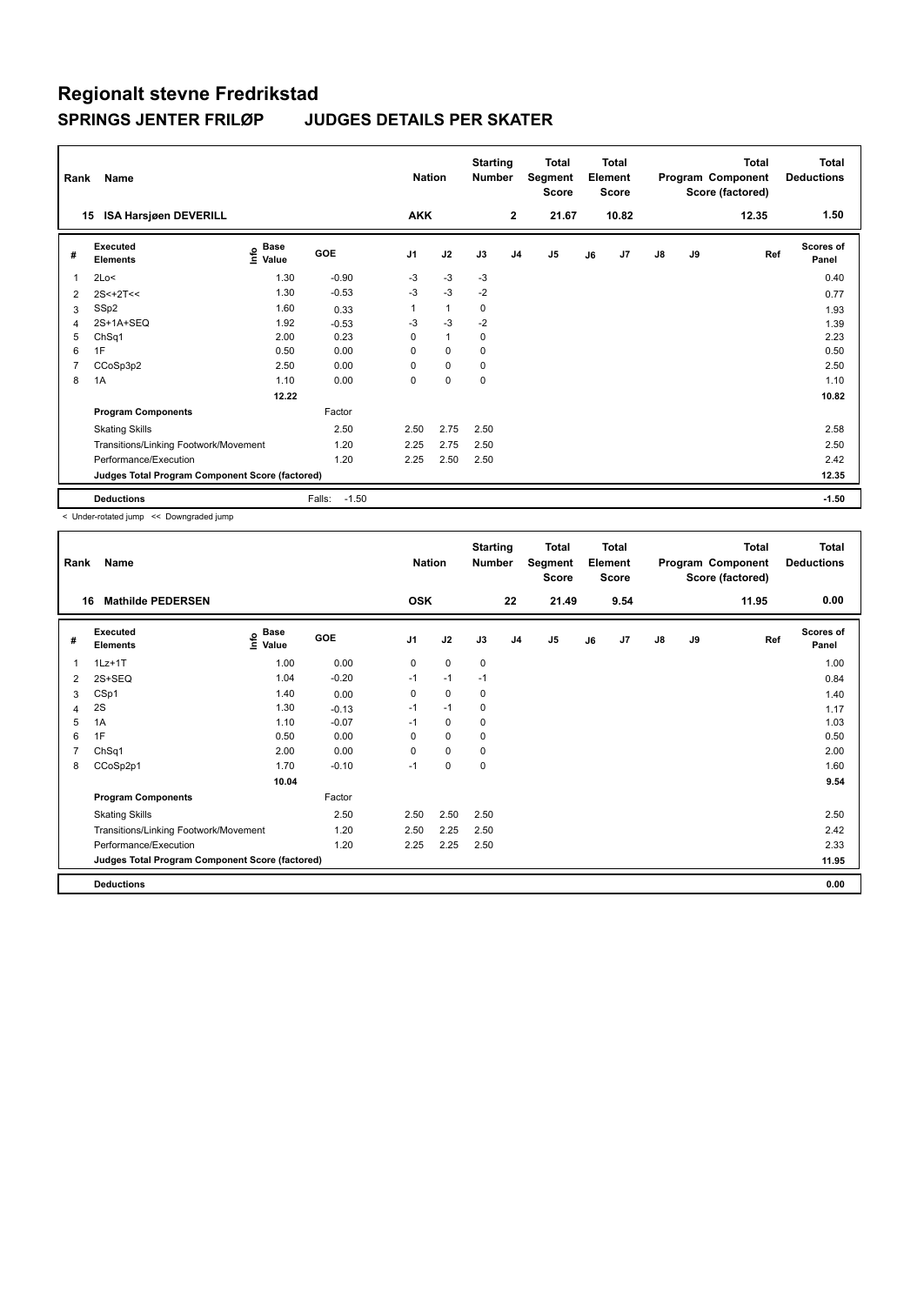| Rank           | Name                                            |                              |            | <b>Nation</b>  |              | <b>Starting</b><br><b>Number</b> |                | <b>Total</b><br>Segment<br><b>Score</b> |    | <b>Total</b><br>Element<br><b>Score</b> |               |    | <b>Total</b><br>Program Component<br>Score (factored) | <b>Total</b><br><b>Deductions</b> |
|----------------|-------------------------------------------------|------------------------------|------------|----------------|--------------|----------------------------------|----------------|-----------------------------------------|----|-----------------------------------------|---------------|----|-------------------------------------------------------|-----------------------------------|
| 17             | Mia Alexandra RØSTAD SCHRØDER                   |                              |            | <b>SSK</b>     |              |                                  | 10             | 21.32                                   |    | 10.07                                   |               |    | 11.25                                                 | 0.00                              |
| #              | Executed<br><b>Elements</b>                     | <b>Base</b><br>lnfo<br>Value | <b>GOE</b> | J <sub>1</sub> | J2           | J3                               | J <sub>4</sub> | J5                                      | J6 | J7                                      | $\mathsf{J}8$ | J9 | Ref                                                   | Scores of<br>Panel                |
| 1              | 2S                                              | 1.30                         | 0.00       | 0              | $\mathbf 0$  | 0                                |                |                                         |    |                                         |               |    |                                                       | 1.30                              |
| 2              | SSp2                                            | 1.60                         | 0.17       | 0              | $\mathbf{1}$ | $\mathbf 0$                      |                |                                         |    |                                         |               |    |                                                       | 1.77                              |
| 3              | $1A+2T2$                                        | 2.00                         | $-0.33$    | -2             | $-2$         | $-1$                             |                |                                         |    |                                         |               |    |                                                       | 1.67                              |
| 4              | ChSq1                                           | 2.00                         | 0.23       | 0              | $\mathbf 0$  | 1                                |                |                                         |    |                                         |               |    |                                                       | 2.23                              |
| 5              | $1A+1Lo<<$                                      | 1.10                         | $-0.20$    | $-1$           | $-1$         | $-1$                             |                |                                         |    |                                         |               |    |                                                       | 0.90                              |
| 6              | 2T                                              | 1.30                         | $-0.40$    | $-2$           | $-2$         | $-2$                             |                |                                         |    |                                         |               |    |                                                       | 0.90                              |
| $\overline{7}$ | 2S                                              | 1.30                         | 0.00       | 0              | $\mathbf 0$  | 0                                |                |                                         |    |                                         |               |    |                                                       | 1.30                              |
| 8              | CSp1*                                           | 0.00                         | 0.00       | ۰              |              | $\overline{\phantom{a}}$         |                |                                         |    |                                         |               |    |                                                       | 0.00                              |
|                |                                                 | 10.60                        |            |                |              |                                  |                |                                         |    |                                         |               |    |                                                       | 10.07                             |
|                | <b>Program Components</b>                       |                              | Factor     |                |              |                                  |                |                                         |    |                                         |               |    |                                                       |                                   |
|                | <b>Skating Skills</b>                           |                              | 2.50       | 2.25           | 2.25         | 2.75                             |                |                                         |    |                                         |               |    |                                                       | 2.42                              |
|                | Transitions/Linking Footwork/Movement           |                              | 1.20       | 2.25           | 1.75         | 2.50                             |                |                                         |    |                                         |               |    |                                                       | 2.17                              |
|                | Performance/Execution                           |                              | 1.20       | 2.00           | 2.00         | 2.50                             |                |                                         |    |                                         |               |    |                                                       | 2.17                              |
|                | Judges Total Program Component Score (factored) |                              |            |                |              |                                  |                |                                         |    |                                         |               |    |                                                       | 11.25                             |
|                | <b>Deductions</b>                               |                              |            |                |              |                                  |                |                                         |    |                                         |               |    |                                                       | 0.00                              |

< Under-rotated jump << Downgraded jump \* Invalid element

| Rank           | Name                                            |                                  |                   | <b>Nation</b>  |              | <b>Starting</b><br>Number |                | <b>Total</b><br>Segment<br><b>Score</b> |    | Total<br>Element<br><b>Score</b> |    |    | <b>Total</b><br>Program Component<br>Score (factored) | Total<br><b>Deductions</b> |
|----------------|-------------------------------------------------|----------------------------------|-------------------|----------------|--------------|---------------------------|----------------|-----------------------------------------|----|----------------------------------|----|----|-------------------------------------------------------|----------------------------|
| 18             | <b>Maria NILSEN HAUGE</b>                       |                                  |                   | <b>MKK</b>     |              |                           | 33             | 21.14                                   |    | 10.89                            |    |    | 10.75                                                 | 0.50                       |
| #              | Executed<br><b>Elements</b>                     | <b>Base</b><br>e Base<br>⊆ Value | GOE               | J <sub>1</sub> | J2           | J3                        | J <sub>4</sub> | J5                                      | J6 | J7                               | J8 | J9 | Ref                                                   | <b>Scores of</b><br>Panel  |
| 1              | CCoSp3p1                                        | 2.00                             | 0.33              | 1              | $\mathbf{1}$ | 0                         |                |                                         |    |                                  |    |    |                                                       | 2.33                       |
| 2              | 1Lz                                             | 0.60                             | 0.00              | 0              | 0            | 0                         |                |                                         |    |                                  |    |    |                                                       | 0.60                       |
| 3              | $1A+1L0$                                        | 1.60                             | 0.00              | 0              | 0            | 0                         |                |                                         |    |                                  |    |    |                                                       | 1.60                       |
| 4              | $2S+1T$                                         | 1.70                             | $-0.27$           | $-1$           | $-1$         | $-2$                      |                |                                         |    |                                  |    |    |                                                       | 1.43                       |
| 5              | ChSq1                                           | 2.00                             | 0.00              | 0              | 0            | 0                         |                |                                         |    |                                  |    |    |                                                       | 2.00                       |
| 6              | 1A                                              | 1.10                             | $-0.07$           | $-1$           | 0            | 0                         |                |                                         |    |                                  |    |    |                                                       | 1.03                       |
| $\overline{7}$ | 2S                                              | 1.30                             | $-0.60$           | $-3$           | $-3$         | $-3$                      |                |                                         |    |                                  |    |    |                                                       | 0.70                       |
| 8              | SSp1                                            | 1.30                             | $-0.10$           | 0              | $\pmb{0}$    | $-1$                      |                |                                         |    |                                  |    |    |                                                       | 1.20                       |
|                |                                                 | 11.60                            |                   |                |              |                           |                |                                         |    |                                  |    |    |                                                       | 10.89                      |
|                | <b>Program Components</b>                       |                                  | Factor            |                |              |                           |                |                                         |    |                                  |    |    |                                                       |                            |
|                | <b>Skating Skills</b>                           |                                  | 2.50              | 2.25           | 2.25         | 2.75                      |                |                                         |    |                                  |    |    |                                                       | 2.42                       |
|                | Transitions/Linking Footwork/Movement           |                                  | 1.20              | 1.75           | 2.00         | 2.25                      |                |                                         |    |                                  |    |    |                                                       | 2.00                       |
|                | Performance/Execution                           |                                  | 1.20              | 1.75           | 2.25         | 1.75                      |                |                                         |    |                                  |    |    |                                                       | 1.92                       |
|                | Judges Total Program Component Score (factored) |                                  |                   |                |              |                           |                |                                         |    |                                  |    |    |                                                       | 10.75                      |
|                | <b>Deductions</b>                               |                                  | Falls:<br>$-0.50$ |                |              |                           |                |                                         |    |                                  |    |    |                                                       | $-0.50$                    |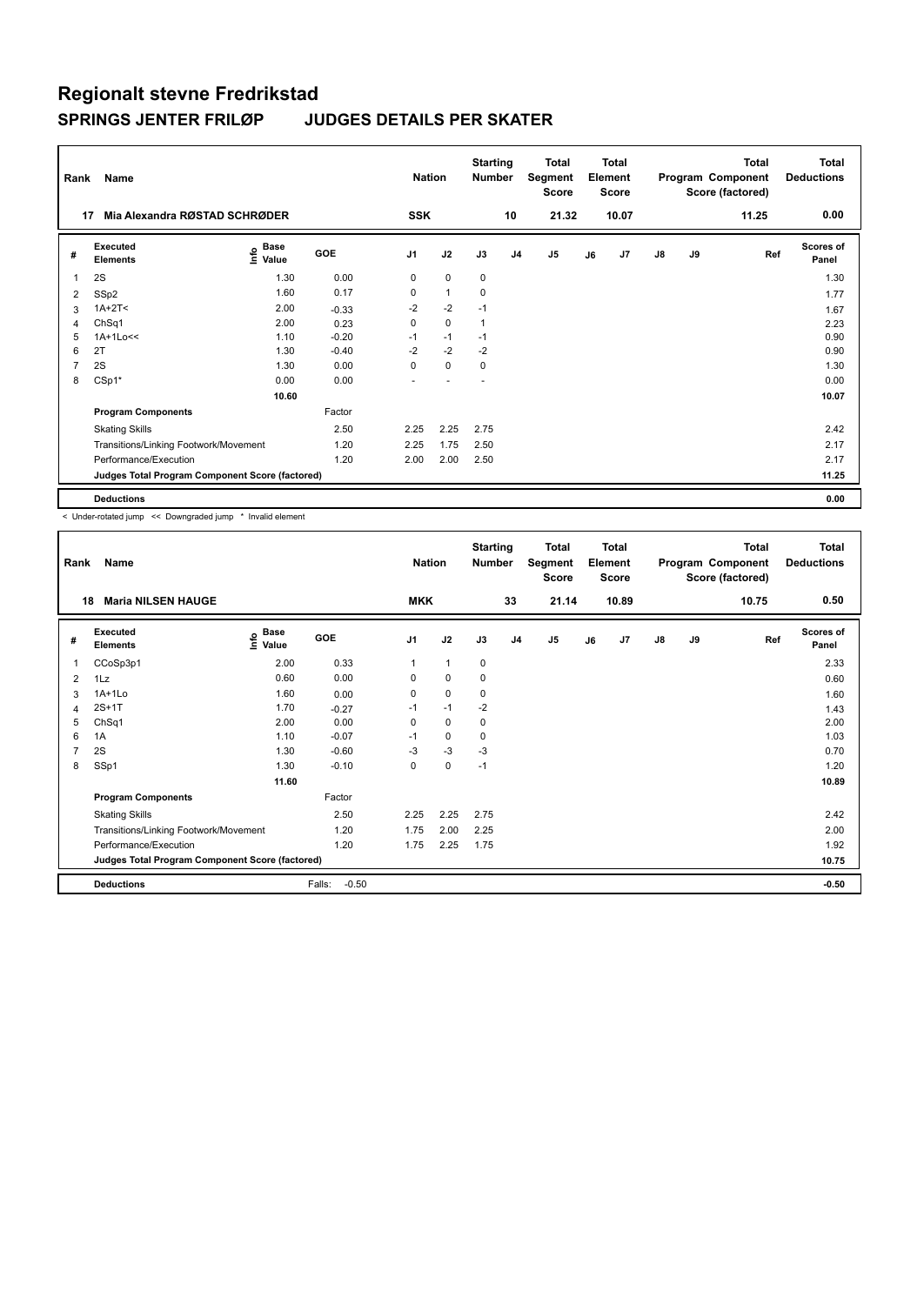| Rank | Name                                            |                     |                   | <b>Nation</b>  |              | <b>Starting</b><br><b>Number</b> |                | Total<br>Segment<br><b>Score</b> |    | Total<br>Element<br><b>Score</b> |               |    | <b>Total</b><br>Program Component<br>Score (factored) | <b>Total</b><br><b>Deductions</b> |
|------|-------------------------------------------------|---------------------|-------------------|----------------|--------------|----------------------------------|----------------|----------------------------------|----|----------------------------------|---------------|----|-------------------------------------------------------|-----------------------------------|
| 19   | Ingrid OPHUS ERIKSEN                            |                     |                   | SIL            |              |                                  | 30             | 20.72                            |    | 10.57                            |               |    | 11.65                                                 | 1.50                              |
| #    | Executed<br><b>Elements</b>                     | Base<br>۴o<br>Value | <b>GOE</b>        | J <sub>1</sub> | J2           | J3                               | J <sub>4</sub> | J5                               | J6 | J7                               | $\mathsf{J}8$ | J9 | Ref                                                   | <b>Scores of</b><br>Panel         |
|      | $1A+1Lo$                                        | 1.60                | $-0.20$           | $-1$           | $-1$         | $-1$                             |                |                                  |    |                                  |               |    |                                                       | 1.40                              |
| 2    | $2S+SEQ$                                        | 1.04                | $-0.60$           | -3             | $-3$         | $-3$                             |                |                                  |    |                                  |               |    |                                                       | 0.44                              |
| 3    | CCoSp3p2                                        | 2.50                | 0.50              | 1              | $\mathbf{1}$ | $\mathbf{1}$                     |                |                                  |    |                                  |               |    |                                                       | 3.00                              |
| 4    | 2S                                              | 1.30                | $-0.27$           | $-1$           | $-1$         | $-2$                             |                |                                  |    |                                  |               |    |                                                       | 1.03                              |
| 5    | 1A<                                             | 0.80                | $-0.60$           | $-3$           | $-3$         | $-3$                             |                |                                  |    |                                  |               |    |                                                       | 0.20                              |
| 6    | ChSq1                                           | 2.00                | 0.70              | 1              | $\mathbf{1}$ |                                  |                |                                  |    |                                  |               |    |                                                       | 2.70                              |
|      | 2T                                              | 1.30                | $-0.60$           | -3             | $-3$         | -3                               |                |                                  |    |                                  |               |    |                                                       | 0.70                              |
| 8    | <b>LSpB</b>                                     | 1.20                | $-0.10$           | $-1$           | $\mathbf 0$  | 0                                |                |                                  |    |                                  |               |    |                                                       | 1.10                              |
|      |                                                 | 11.74               |                   |                |              |                                  |                |                                  |    |                                  |               |    |                                                       | 10.57                             |
|      | <b>Program Components</b>                       |                     | Factor            |                |              |                                  |                |                                  |    |                                  |               |    |                                                       |                                   |
|      | <b>Skating Skills</b>                           |                     | 2.50              | 2.50           | 2.75         | 2.50                             |                |                                  |    |                                  |               |    |                                                       | 2.58                              |
|      | Transitions/Linking Footwork/Movement           |                     | 1.20              | 2.25           | 2.50         | 2.50                             |                |                                  |    |                                  |               |    |                                                       | 2.42                              |
|      | Performance/Execution                           |                     | 1.20              | 2.00           | 2.00         | 1.75                             |                |                                  |    |                                  |               |    |                                                       | 1.92                              |
|      | Judges Total Program Component Score (factored) |                     |                   |                |              |                                  |                |                                  |    |                                  |               |    |                                                       | 11.65                             |
|      | <b>Deductions</b>                               |                     | $-1.50$<br>Falls: |                |              |                                  |                |                                  |    |                                  |               |    |                                                       | $-1.50$                           |

< Under-rotated jump

| Rank           | Name                                            |                   |         | <b>Nation</b> |             | <b>Starting</b><br><b>Number</b> |                | Total<br>Segment<br><b>Score</b> |    | <b>Total</b><br>Element<br>Score |               |    | <b>Total</b><br>Program Component<br>Score (factored) | Total<br><b>Deductions</b> |
|----------------|-------------------------------------------------|-------------------|---------|---------------|-------------|----------------------------------|----------------|----------------------------------|----|----------------------------------|---------------|----|-------------------------------------------------------|----------------------------|
| 20             | <b>Aurora HEYERDAHL</b>                         |                   |         | <b>AKK</b>    |             |                                  | 8              | 20.33                            |    | 10.10                            |               |    | 10.23                                                 | 0.00                       |
| #              | Executed<br><b>Elements</b>                     | e Base<br>⊆ Value | GOE     | J1            | J2          | J3                               | J <sub>4</sub> | J5                               | J6 | J7                               | $\mathsf{J}8$ | J9 | Ref                                                   | Scores of<br>Panel         |
| 1              | $1A+1T$                                         | 1.50              | 0.00    | 0             | $\mathbf 0$ | 0                                |                |                                  |    |                                  |               |    |                                                       | 1.50                       |
| 2              | $1Lz+1Lo$                                       | 1.10              | 0.00    | 0             | $\mathbf 0$ | 0                                |                |                                  |    |                                  |               |    |                                                       | 1.10                       |
| 3              | SSp2                                            | 1.60              | 0.00    | 0             | $\mathbf 0$ | 0                                |                |                                  |    |                                  |               |    |                                                       | 1.60                       |
| 4              | 2S                                              | 1.30              | $-0.20$ | $-1$          | $-1$        | $-1$                             |                |                                  |    |                                  |               |    |                                                       | 1.10                       |
| 5              | 1A                                              | 1.10              | $-0.13$ | $-1$          | $-1$        | 0                                |                |                                  |    |                                  |               |    |                                                       | 0.97                       |
| 6              | ChSq1                                           | 2.00              | 0.00    | 0             | $\mathbf 0$ | 0                                |                |                                  |    |                                  |               |    |                                                       | 2.00                       |
| $\overline{7}$ | 2Lo<<                                           | 0.50              | $-0.17$ | $-2$          | $-2$        | $-1$                             |                |                                  |    |                                  |               |    |                                                       | 0.33                       |
| 8              | CoSp3pB                                         | 1.50              | 0.00    | 0             | 0           | 0                                |                |                                  |    |                                  |               |    |                                                       | 1.50                       |
|                |                                                 | 10.60             |         |               |             |                                  |                |                                  |    |                                  |               |    |                                                       | 10.10                      |
|                | <b>Program Components</b>                       |                   | Factor  |               |             |                                  |                |                                  |    |                                  |               |    |                                                       |                            |
|                | <b>Skating Skills</b>                           |                   | 2.50    | 2.25          | 2.00        | 2.25                             |                |                                  |    |                                  |               |    |                                                       | 2.17                       |
|                | Transitions/Linking Footwork/Movement           |                   | 1.20    | 2.25          | 1.75        | 2.25                             |                |                                  |    |                                  |               |    |                                                       | 2.08                       |
|                | Performance/Execution                           |                   | 1.20    | 2.00          | 1.75        | 2.00                             |                |                                  |    |                                  |               |    |                                                       | 1.92                       |
|                | Judges Total Program Component Score (factored) |                   |         |               |             |                                  |                |                                  |    |                                  |               |    |                                                       | 10.23                      |
|                | <b>Deductions</b>                               |                   |         |               |             |                                  |                |                                  |    |                                  |               |    |                                                       | 0.00                       |

<< Downgraded jump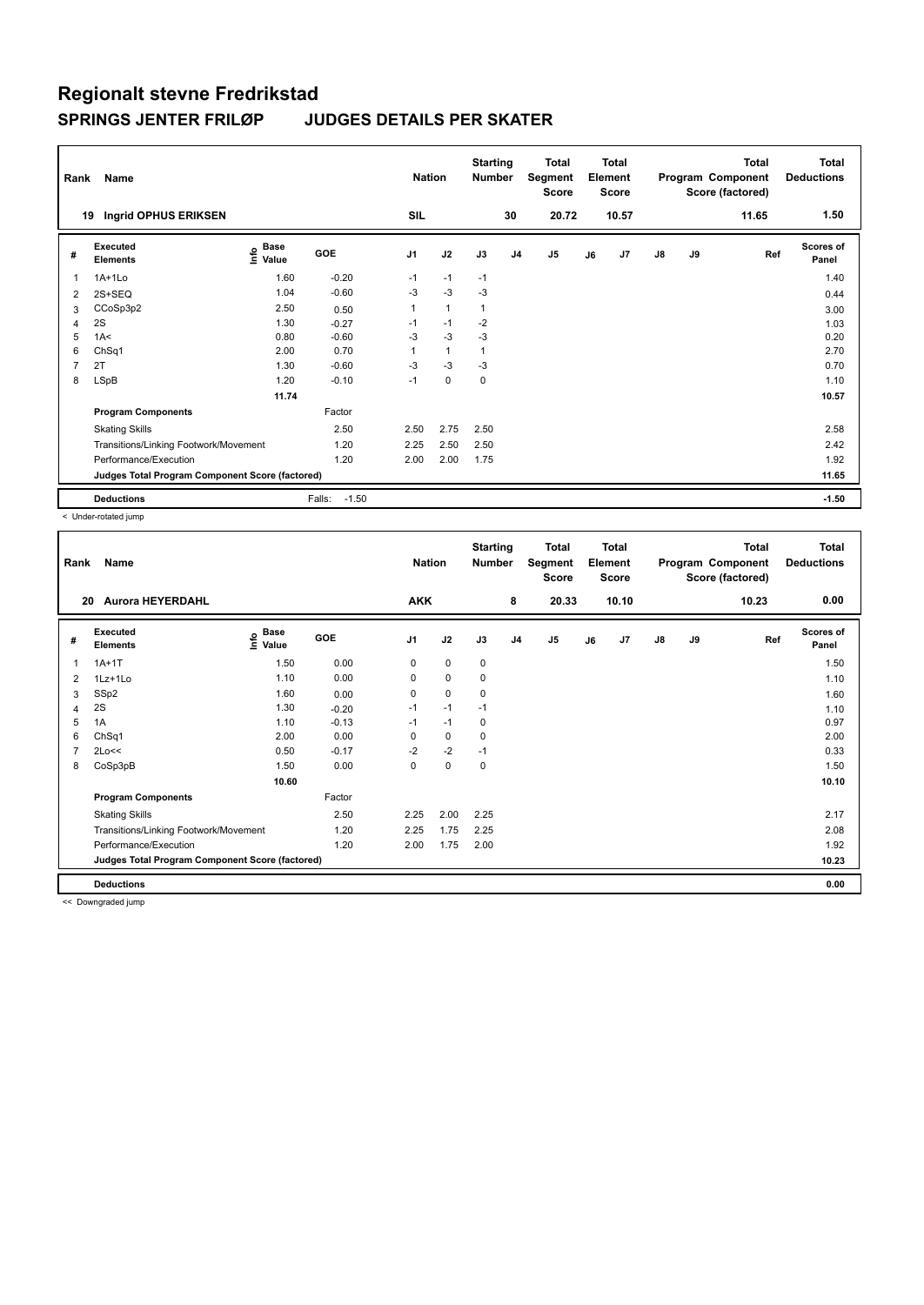| Rank                    | Name                                            |                              |            | <b>Nation</b> |                | <b>Starting</b><br><b>Number</b> |                | <b>Total</b><br>Segment<br><b>Score</b> |    | <b>Total</b><br>Element<br>Score |    |    | <b>Total</b><br>Program Component<br>Score (factored) | <b>Total</b><br><b>Deductions</b> |
|-------------------------|-------------------------------------------------|------------------------------|------------|---------------|----------------|----------------------------------|----------------|-----------------------------------------|----|----------------------------------|----|----|-------------------------------------------------------|-----------------------------------|
|                         | 21 Frida SULISTIONO                             |                              |            | <b>LKK</b>    |                |                                  | 21             | 19.87                                   |    | 10.89                            |    |    | 8.98                                                  | 0.00                              |
| #                       | <b>Executed</b><br><b>Elements</b>              | <b>Base</b><br>١nfo<br>Value | <b>GOE</b> | J1            | J2             | J3                               | J4             | J5                                      | J6 | J7                               | J8 | J9 | Ref                                                   | Scores of<br>Panel                |
| 1                       | 1A                                              | 1.10                         | $-0.07$    | $-1$          | $\mathbf 0$    | $\mathbf 0$                      |                |                                         |    |                                  |    |    |                                                       | 1.03                              |
| $\overline{\mathbf{c}}$ | 1F                                              | 0.50                         | 0.00       | 0             | $\mathbf 0$    | $\mathbf 0$                      |                |                                         |    |                                  |    |    |                                                       | 0.50                              |
| 3                       | CoSp3p2                                         | 2.00                         | 0.33       | 0             | $\mathbf{1}$   | $\mathbf{1}$                     |                |                                         |    |                                  |    |    |                                                       | 2.33                              |
| $\overline{4}$          | 1Lz+1Lo                                         | 1.10                         | $-0.10$    | $-1$          | $-1$           | $-1$                             |                |                                         |    |                                  |    |    |                                                       | 1.00                              |
| 5                       | ChSq1                                           | 2.00                         | $-0.17$    | $-1$          | $\mathbf 0$    | $\mathbf 0$                      |                |                                         |    |                                  |    |    |                                                       | 1.83                              |
| 6                       | 1A                                              | 1.10                         | 0.00       | $\mathbf 0$   | $\mathbf 0$    | $\pmb{0}$                        |                |                                         |    |                                  |    |    |                                                       | 1.10                              |
| $\overline{7}$          | $1F+1Lo$                                        | 1.00                         | 0.00       | $\mathbf 0$   | $\mathbf 0$    | $\mathbf 0$                      |                |                                         |    |                                  |    |    |                                                       | 1.00                              |
| 8                       | SSp2                                            | 1.60                         | 0.50       | $\mathbf{1}$  | $\overline{1}$ | $\mathbf{1}$                     |                |                                         |    |                                  |    |    |                                                       | 2.10                              |
|                         |                                                 | 10.40                        |            |               |                |                                  |                |                                         |    |                                  |    |    |                                                       | 10.89                             |
|                         | <b>Program Components</b>                       |                              | Factor     |               |                |                                  |                |                                         |    |                                  |    |    |                                                       |                                   |
|                         | <b>Skating Skills</b>                           |                              | 2.50       | 1.75          | 2.00           | 1.75                             |                |                                         |    |                                  |    |    |                                                       | 1.83                              |
|                         | Transitions/Linking Footwork/Movement           |                              | 1.20       | 1.75          | 1.75           | 1.75                             |                |                                         |    |                                  |    |    |                                                       | 1.75                              |
|                         | Performance/Execution                           |                              | 1.20       | 2.00          | 1.75           | 2.00                             |                |                                         |    |                                  |    |    |                                                       | 1.92                              |
|                         | Judges Total Program Component Score (factored) |                              |            |               |                |                                  |                |                                         |    |                                  |    |    |                                                       | 8.98                              |
|                         | <b>Deductions</b>                               |                              |            |               |                |                                  |                |                                         |    |                                  |    |    |                                                       | 0.00                              |
|                         |                                                 |                              |            |               |                |                                  |                |                                         |    |                                  |    |    |                                                       |                                   |
|                         |                                                 |                              |            |               |                |                                  |                |                                         |    |                                  |    |    |                                                       |                                   |
| Rank                    | Name                                            |                              |            | <b>Nation</b> |                | <b>Starting</b><br><b>Number</b> |                | <b>Total</b><br>Segment<br><b>Score</b> |    | Total<br>Element<br><b>Score</b> |    |    | <b>Total</b><br>Program Component                     | <b>Total</b><br><b>Deductions</b> |
|                         | 22 Esther RADDUM                                |                              |            | <b>BKK</b>    |                |                                  | 36             | 19.64                                   |    | 10.04                            |    |    | Score (factored)<br>10.10                             | 0.50                              |
|                         |                                                 |                              |            |               |                |                                  |                |                                         |    |                                  |    |    |                                                       |                                   |
| #                       | Executed<br><b>Elements</b>                     | <b>Base</b><br>e<br>Value    | <b>GOE</b> | J1            | J2             | J3                               | J <sub>4</sub> | J <sub>5</sub>                          | J6 | J7                               | J8 | J9 | Ref                                                   | Scores of<br>Panel                |
| 1                       | 2Lo<                                            | 1.30                         | $-0.50$    | $-2$          | -2             | $-1$                             |                |                                         |    |                                  |    |    |                                                       | 0.80                              |
| $\overline{2}$          | $2S < +1T$                                      | 1.30                         | $-0.13$    | $-1$          | $-1$           | $\pmb{0}$                        |                |                                         |    |                                  |    |    |                                                       | 1.17                              |
| 3                       | $1A+1T$                                         | 1.50                         | $-0.20$    | $-1$          | $-1$           | $-1$                             |                |                                         |    |                                  |    |    |                                                       | 1.30                              |
| 4                       | SSp2                                            | 1.60                         | $-0.70$    | $-2$          | $-2$           | $-3$                             |                |                                         |    |                                  |    |    |                                                       | 0.90                              |
| 5                       | 2S<                                             | 0.90                         | $-0.13$    | $-1$          | $-1$           | $\pmb{0}$                        |                |                                         |    |                                  |    |    |                                                       | 0.77                              |
| 6                       | ChSq1                                           | 2.00                         | $-0.50$    | $-1$          | $-1$           | $-1$                             |                |                                         |    |                                  |    |    |                                                       | 1.50                              |
| $\overline{7}$          | 1A                                              | 1.10                         | 0.00       | $\mathbf 0$   | $\pmb{0}$      | $\pmb{0}$                        |                |                                         |    |                                  |    |    |                                                       | 1.10                              |
| 8                       | CCoSp3p2                                        | 2.50                         | 0.00       | $\mathbf 0$   | $\mathbf 0$    | $\mathbf 0$                      |                |                                         |    |                                  |    |    |                                                       | 2.50                              |
|                         |                                                 | 12.20                        |            |               |                |                                  |                |                                         |    |                                  |    |    |                                                       | 10.04                             |
|                         | <b>Program Components</b>                       |                              | Factor     |               |                |                                  |                |                                         |    |                                  |    |    |                                                       |                                   |
|                         | <b>Skating Skills</b>                           |                              | 2.50       | 2.25          | 2.25           | 1.75                             |                |                                         |    |                                  |    |    |                                                       | 2.08                              |
|                         | Transitions/Linking Footwork/Movement           |                              | 1.20       | 2.25          | 2.25           | 1.75                             |                |                                         |    |                                  |    |    |                                                       | 2.08                              |
|                         | Performance/Execution                           |                              | 1.20       | 2.00          | 2.00           | 2.00                             |                |                                         |    |                                  |    |    |                                                       | 2.00                              |
|                         | Judges Total Program Component Score (factored) |                              |            |               |                |                                  |                |                                         |    |                                  |    |    |                                                       | 10.10                             |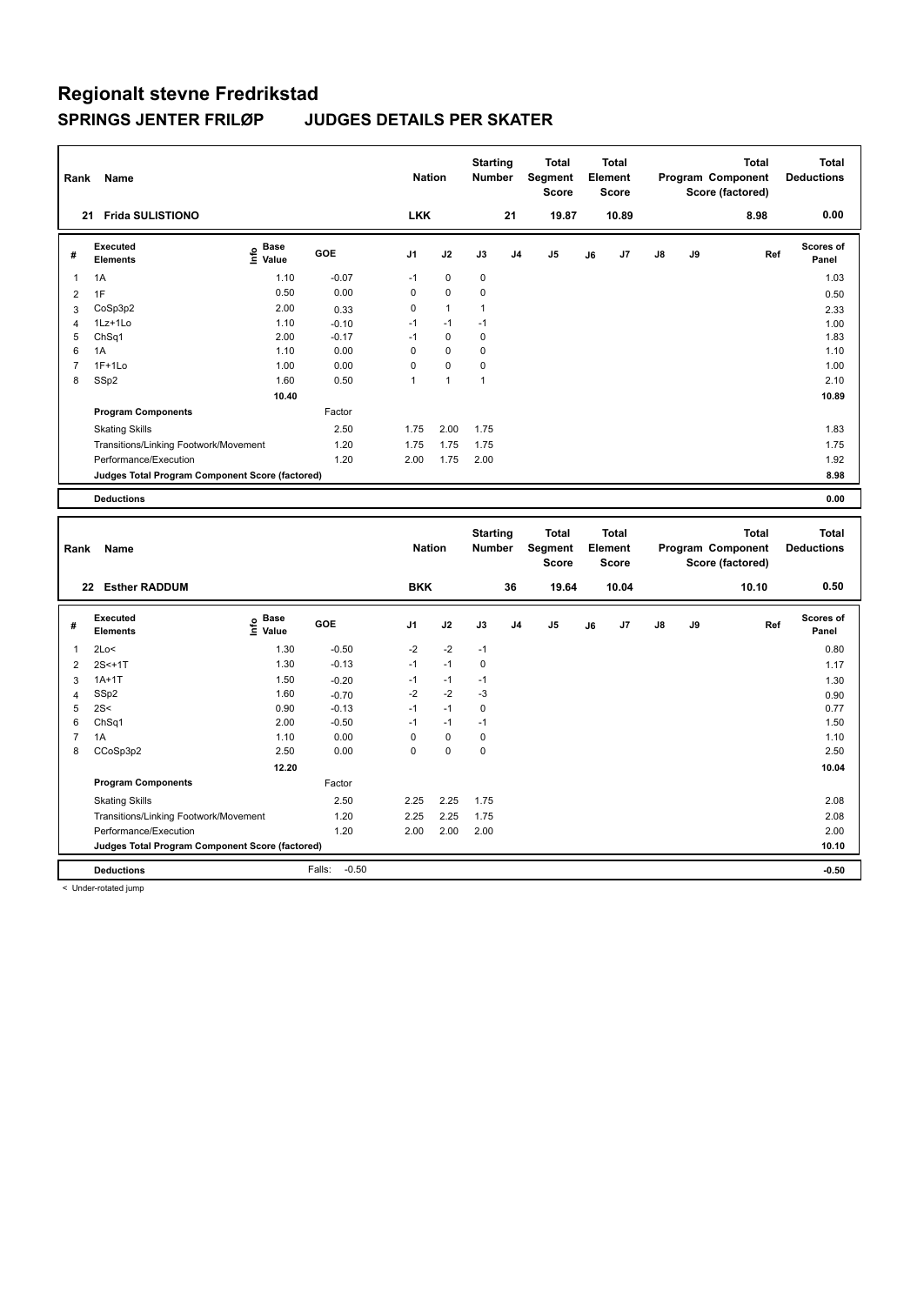| Rank                    | Name                                            |                                  |            | <b>Nation</b>  |              | <b>Starting</b><br><b>Number</b> |                | <b>Total</b><br>Segment<br><b>Score</b> |    | <b>Total</b><br>Element<br><b>Score</b> |    |    | <b>Total</b><br>Program Component<br>Score (factored) | <b>Total</b><br><b>Deductions</b> |
|-------------------------|-------------------------------------------------|----------------------------------|------------|----------------|--------------|----------------------------------|----------------|-----------------------------------------|----|-----------------------------------------|----|----|-------------------------------------------------------|-----------------------------------|
|                         | 23 Lily TRUONG                                  |                                  |            | <b>SSK</b>     |              |                                  | 26             | 19.50                                   |    | 10.60                                   |    |    | 8.90                                                  | 0.00                              |
| #                       | <b>Executed</b><br><b>Elements</b>              | <b>Base</b><br>e Base<br>⊆ Value | <b>GOE</b> | J1             | J2           | J3                               | J <sub>4</sub> | J5                                      | J6 | J7                                      | J8 | J9 | Ref                                                   | Scores of<br>Panel                |
| 1                       | 1A+1Lo                                          | 1.60                             | 0.00       | $\mathbf 0$    | $\mathbf 0$  | $\mathbf 0$                      |                |                                         |    |                                         |    |    |                                                       | 1.60                              |
| $\overline{2}$          | 2S                                              | 1.30                             | $-0.13$    | $-1$           | $-1$         | $\pmb{0}$                        |                |                                         |    |                                         |    |    |                                                       | 1.17                              |
| 3                       | ChSq1                                           | 2.00                             | $-0.17$    | $\mathbf 0$    | $\mathbf 0$  | $-1$                             |                |                                         |    |                                         |    |    |                                                       | 1.83                              |
| 4                       | $1F+1Lo$                                        | 1.00                             | 0.00       | 0              | $\pmb{0}$    | $\pmb{0}$                        |                |                                         |    |                                         |    |    |                                                       | 1.00                              |
| 5                       | SSpB                                            | 1.10                             | 0.00       | 0              | $\mathbf 0$  | $\mathbf 0$                      |                |                                         |    |                                         |    |    |                                                       | 1.10                              |
| 6                       | 2S                                              | 1.30                             | 0.00       | 0              | $\mathbf 0$  | $\mathbf 0$                      |                |                                         |    |                                         |    |    |                                                       | 1.30                              |
| $\overline{7}$          | 1A                                              | 1.10                             | $-0.20$    | $-1$           | $-1$         | $-1$                             |                |                                         |    |                                         |    |    |                                                       | 0.90                              |
| 8                       | CCoSp3pB                                        | 1.70                             | 0.00       | 0              | $\mathbf 0$  | $\mathbf 0$                      |                |                                         |    |                                         |    |    |                                                       | 1.70                              |
|                         |                                                 | 11.10                            |            |                |              |                                  |                |                                         |    |                                         |    |    |                                                       | 10.60                             |
|                         | <b>Program Components</b>                       |                                  | Factor     |                |              |                                  |                |                                         |    |                                         |    |    |                                                       |                                   |
|                         | <b>Skating Skills</b>                           |                                  | 2.50       | 2.00           | 1.75         | 2.25                             |                |                                         |    |                                         |    |    |                                                       | 2.00                              |
|                         | Transitions/Linking Footwork/Movement           |                                  | 1.20       | 1.50           | 1.50         | 2.25                             |                |                                         |    |                                         |    |    |                                                       | 1.75                              |
|                         | Performance/Execution                           |                                  | 1.20       | 1.50           | 1.50         | 1.50                             |                |                                         |    |                                         |    |    |                                                       | 1.50                              |
|                         | Judges Total Program Component Score (factored) |                                  |            |                |              |                                  |                |                                         |    |                                         |    |    |                                                       | 8.90                              |
|                         | <b>Deductions</b>                               |                                  |            |                |              |                                  |                |                                         |    |                                         |    |    |                                                       | 0.00                              |
|                         |                                                 |                                  |            |                |              |                                  |                |                                         |    |                                         |    |    |                                                       |                                   |
| Rank                    | Name                                            |                                  |            | <b>Nation</b>  |              | <b>Starting</b><br>Number        |                | <b>Total</b><br>Segment<br><b>Score</b> |    | Total<br>Element<br>Score               |    |    | <b>Total</b><br>Program Component<br>Score (factored) | <b>Total</b><br><b>Deductions</b> |
|                         | 24 Kaja ANDERSEN                                |                                  |            | <b>FKK</b>     |              |                                  | 4              | 19.16                                   |    | 8.36                                    |    |    | 10.80                                                 | 0.00                              |
| #                       | <b>Executed</b><br><b>Elements</b>              | Base<br>e Base<br>⊆ Value        | GOE        | J1             | J2           | J3                               | J4             | J <sub>5</sub>                          | J6 | J7                                      | J8 | J9 | Ref                                                   | <b>Scores of</b><br>Panel         |
| 1                       | 1Lo+1Lo                                         | 1.00                             | 0.00       | $\mathsf 0$    | $\pmb{0}$    | $\pmb{0}$                        |                |                                         |    |                                         |    |    |                                                       | 1.00                              |
| $\overline{\mathbf{c}}$ |                                                 | 1.60                             | 0.50       | $\overline{1}$ | $\mathbf{1}$ | $\mathbf{1}$                     |                |                                         |    |                                         |    |    |                                                       | 2.10                              |
| 3                       | SSp2<br>1A<<                                    | 0.00                             | 0.00       | ÷.             | ä,           | ÷,                               |                |                                         |    |                                         |    |    |                                                       | 0.00                              |
| $\overline{4}$          | Ch <sub>Sq1</sub>                               | 2.00                             | 0.23       | $\pmb{0}$      | $\mathbf{1}$ | $\pmb{0}$                        |                |                                         |    |                                         |    |    |                                                       | 2.23                              |
| 5                       | 1Lze                                            | 0.50                             | $-0.17$    | $-2$           | $-2$         | $-1$                             |                |                                         |    |                                         |    |    |                                                       | 0.33                              |
| 6                       | CoSp2pB                                         | 1.10                             | $-0.50$    | $-2$           | $-1$         | $-2$                             |                |                                         |    |                                         |    |    |                                                       | 0.60                              |
| $\overline{7}$          | $1F+1Lo$                                        | 1.00                             | 0.00       | $\mathsf 0$    | $\pmb{0}$    | $\pmb{0}$                        |                |                                         |    |                                         |    |    |                                                       | 1.00                              |
| 8                       | 1A                                              | 1.10                             | 0.00       | $\Omega$       | $\Omega$     | $\mathbf 0$                      |                |                                         |    |                                         |    |    |                                                       | 1.10                              |
|                         |                                                 | 8.30                             |            |                |              |                                  |                |                                         |    |                                         |    |    |                                                       | 8.36                              |
|                         | <b>Program Components</b>                       |                                  | Factor     |                |              |                                  |                |                                         |    |                                         |    |    |                                                       |                                   |
|                         | <b>Skating Skills</b>                           |                                  | 2.50       | 1.75           | 1.75         | 2.75                             |                |                                         |    |                                         |    |    |                                                       | 2.08                              |
|                         | Transitions/Linking Footwork/Movement           |                                  | 1.20       | 2.25           | 2.25         | 2.50                             |                |                                         |    |                                         |    |    |                                                       | 2.33                              |
|                         | Performance/Execution                           |                                  | 1.20       | 2.00           | 2.25         | 2.75                             |                |                                         |    |                                         |    |    |                                                       | 2.33                              |
|                         | Judges Total Program Component Score (factored) |                                  |            |                |              |                                  |                |                                         |    |                                         |    |    |                                                       | 10.80                             |

**Deductions 0.00**

<< Downgraded jump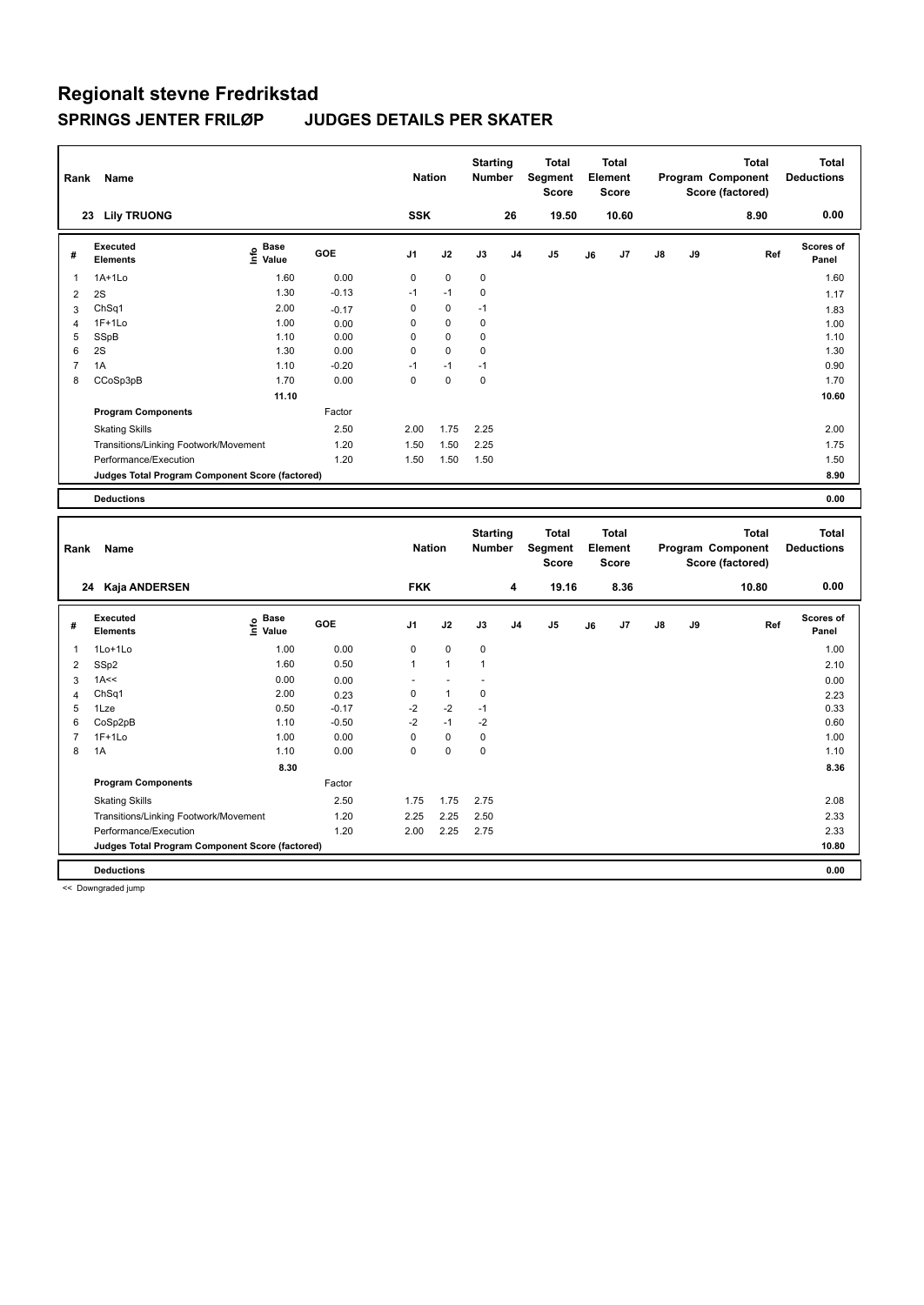| Rank | Name                                            |                            |         | <b>Nation</b>  |              | <b>Starting</b><br><b>Number</b> |                | <b>Total</b><br>Segment<br><b>Score</b> |    | <b>Total</b><br>Element<br><b>Score</b> |               |    | <b>Total</b><br>Program Component<br>Score (factored) | <b>Total</b><br><b>Deductions</b> |
|------|-------------------------------------------------|----------------------------|---------|----------------|--------------|----------------------------------|----------------|-----------------------------------------|----|-----------------------------------------|---------------|----|-------------------------------------------------------|-----------------------------------|
|      | Kornelia HØISÆTHER<br>25                        |                            |         | <b>AKK</b>     |              |                                  | 29             | 18.72                                   |    | 10.34                                   |               |    | 8.38                                                  | 0.00                              |
| #    | Executed<br><b>Elements</b>                     | <b>Base</b><br>۴o<br>Value | GOE     | J <sub>1</sub> | J2           | J3                               | J <sub>4</sub> | J <sub>5</sub>                          | J6 | J <sub>7</sub>                          | $\mathsf{J}8$ | J9 | Ref                                                   | <b>Scores of</b><br>Panel         |
|      | 2S                                              | 1.30                       | $-0.07$ | $-1$           | $\mathbf 0$  | 0                                |                |                                         |    |                                         |               |    |                                                       | 1.23                              |
| 2    | 2Lo+1A+SEQ                                      | 2.32                       | $-0.50$ | $-1$           | $-2$         | $-2$                             |                |                                         |    |                                         |               |    |                                                       | 1.82                              |
| 3    | SSp2                                            | 1.60                       | 0.33    | 0              | $\mathbf{1}$ | $\mathbf{1}$                     |                |                                         |    |                                         |               |    |                                                       | 1.93                              |
| 4    | 2T<<                                            | 0.40                       | $-0.27$ | -3             | $-2$         | $-3$                             |                |                                         |    |                                         |               |    |                                                       | 0.13                              |
| 5    | 1A                                              | 1.10                       | $-0.07$ | 0              | $\mathbf 0$  | $-1$                             |                |                                         |    |                                         |               |    |                                                       | 1.03                              |
| 6    | ChSq1                                           | 2.00                       | $-0.17$ | $-1$           | $\mathbf 0$  | 0                                |                |                                         |    |                                         |               |    |                                                       | 1.83                              |
| 7    | 2S                                              | 1.30                       | $-0.33$ | $-2$           | $-2$         | $-1$                             |                |                                         |    |                                         |               |    |                                                       | 0.97                              |
| 8    | CCoSp2p2                                        | 2.00                       | $-0.60$ | $-2$           | $-2$         | $-2$                             |                |                                         |    |                                         |               |    |                                                       | 1.40                              |
|      |                                                 | 12.02                      |         |                |              |                                  |                |                                         |    |                                         |               |    |                                                       | 10.34                             |
|      | <b>Program Components</b>                       |                            | Factor  |                |              |                                  |                |                                         |    |                                         |               |    |                                                       |                                   |
|      | <b>Skating Skills</b>                           |                            | 2.50    | 1.50           | 2.00         | 2.00                             |                |                                         |    |                                         |               |    |                                                       | 1.83                              |
|      | Transitions/Linking Footwork/Movement           |                            | 1.20    | 1.50           | 1.75         | 1.75                             |                |                                         |    |                                         |               |    |                                                       | 1.67                              |
|      | Performance/Execution                           |                            | 1.20    | 1.50           | 1.75         | 1.25                             |                |                                         |    |                                         |               |    |                                                       | 1.50                              |
|      | Judges Total Program Component Score (factored) |                            |         |                |              |                                  |                |                                         |    |                                         |               |    |                                                       | 8.38                              |
|      | <b>Deductions</b>                               |                            |         |                |              |                                  |                |                                         |    |                                         |               |    |                                                       | 0.00                              |

<< Downgraded jump

| Rank | Name                                            |                                  |                   | <b>Nation</b>  |              | <b>Starting</b><br><b>Number</b> |                | <b>Total</b><br>Segment<br><b>Score</b> |    | <b>Total</b><br>Element<br><b>Score</b> |               |    | <b>Total</b><br>Program Component<br>Score (factored) | Total<br><b>Deductions</b> |
|------|-------------------------------------------------|----------------------------------|-------------------|----------------|--------------|----------------------------------|----------------|-----------------------------------------|----|-----------------------------------------|---------------|----|-------------------------------------------------------|----------------------------|
| 26   | <b>Live TOFTE</b>                               |                                  |                   | <b>AKK</b>     |              |                                  | 20             | 18.23                                   |    | 9.43                                    |               |    | 9.80                                                  | 1.00                       |
| #    | Executed<br><b>Elements</b>                     | <b>Base</b><br>e Base<br>⊆ Value | GOE               | J <sub>1</sub> | J2           | J3                               | J <sub>4</sub> | J <sub>5</sub>                          | J6 | J7                                      | $\mathsf{J}8$ | J9 | Ref                                                   | <b>Scores of</b><br>Panel  |
| 1    | 1F                                              | 0.50                             | 0.00              | 0              | $\pmb{0}$    | $\mathbf 0$                      |                |                                         |    |                                         |               |    |                                                       | 0.50                       |
| 2    | 2S                                              | 1.30                             | $-0.40$           | $-2$           | $-2$         | $-2$                             |                |                                         |    |                                         |               |    |                                                       | 0.90                       |
| 3    | SSp2                                            | 1.60                             | 0.50              |                | $\mathbf{1}$ | 1                                |                |                                         |    |                                         |               |    |                                                       | 2.10                       |
| 4    | 1Lz+1A+SEQ                                      | 1.36                             | $-0.20$           | $-1$           | $-1$         | $-1$                             |                |                                         |    |                                         |               |    |                                                       | 1.16                       |
| 5    | 1A                                              | 1.10                             | $-0.60$           | $-3$           | $-3$         | -3                               |                |                                         |    |                                         |               |    |                                                       | 0.50                       |
| 6    | ChSq1                                           | 2.00                             | $-0.33$           | $-1$           | $-1$         | 0                                |                |                                         |    |                                         |               |    |                                                       | 1.67                       |
| 7    | $1F+1Lo$                                        | 1.00                             | 0.00              | 0              | $\mathbf 0$  | 0                                |                |                                         |    |                                         |               |    |                                                       | 1.00                       |
| 8    | CCoSp3pB                                        | 1.70                             | $-0.10$           | 0              | $\pmb{0}$    | $-1$                             |                |                                         |    |                                         |               |    |                                                       | 1.60                       |
|      |                                                 | 10.56                            |                   |                |              |                                  |                |                                         |    |                                         |               |    |                                                       | 9.43                       |
|      | <b>Program Components</b>                       |                                  | Factor            |                |              |                                  |                |                                         |    |                                         |               |    |                                                       |                            |
|      | <b>Skating Skills</b>                           |                                  | 2.50              | 2.00           | 2.00         | 1.75                             |                |                                         |    |                                         |               |    |                                                       | 1.92                       |
|      | Transitions/Linking Footwork/Movement           |                                  | 1.20              | 2.25           | 2.25         | 2.00                             |                |                                         |    |                                         |               |    |                                                       | 2.17                       |
|      | Performance/Execution                           |                                  | 1.20              | 2.25           | 2.00         | 1.75                             |                |                                         |    |                                         |               |    |                                                       | 2.00                       |
|      | Judges Total Program Component Score (factored) |                                  |                   |                |              |                                  |                |                                         |    |                                         |               |    |                                                       | 9.80                       |
|      | <b>Deductions</b>                               |                                  | Falls:<br>$-1.00$ |                |              |                                  |                |                                         |    |                                         |               |    |                                                       | $-1.00$                    |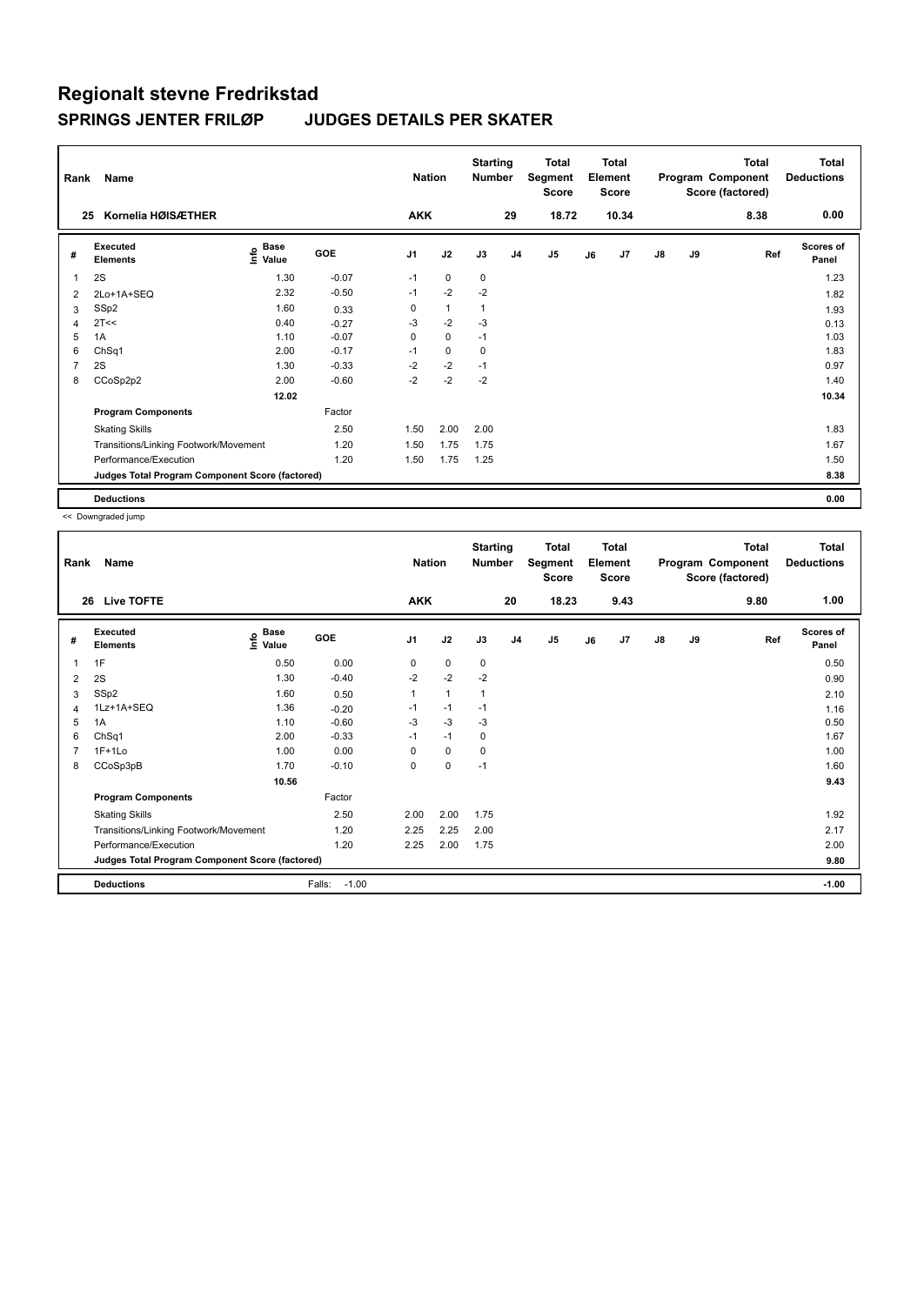| Rank             | Name                                            |                              |                   | <b>Nation</b> |              | <b>Starting</b><br><b>Number</b> |                | <b>Total</b><br>Segment<br><b>Score</b> |    | <b>Total</b><br>Element<br><b>Score</b> |    |    | <b>Total</b><br>Program Component<br>Score (factored) | <b>Total</b><br><b>Deductions</b> |
|------------------|-------------------------------------------------|------------------------------|-------------------|---------------|--------------|----------------------------------|----------------|-----------------------------------------|----|-----------------------------------------|----|----|-------------------------------------------------------|-----------------------------------|
|                  | 27 Elisabeth DERÅS-DE JONG                      |                              |                   | <b>FKK</b>    |              |                                  | 9              | 18.03                                   |    | 8.33                                    |    |    | 10.20                                                 | 0.50                              |
| #                | Executed<br><b>Elements</b>                     | <b>Base</b><br>١nfo<br>Value | GOE               | J1            | J2           | J3                               | J <sub>4</sub> | J <sub>5</sub>                          | J6 | J7                                      | J8 | J9 | Ref                                                   | Scores of<br>Panel                |
| 1                | 1F                                              | 0.50                         | 0.20              | $\mathbf{1}$  | $\mathbf{1}$ | $\mathbf{1}$                     |                |                                         |    |                                         |    |    |                                                       | 0.70                              |
| $\overline{2}$   | 1Lz+1A+SEQ                                      | 1.36                         | $-0.53$           | -3            | -3           | $-2$                             |                |                                         |    |                                         |    |    |                                                       | 0.83                              |
| 3                | 1Lo+1Lo                                         | 1.00                         | 0.00              | $\mathbf 0$   | $\mathbf 0$  | $\mathbf 0$                      |                |                                         |    |                                         |    |    |                                                       | 1.00                              |
| 4                | 2S                                              | 1.30                         | 0.00              | 0             | $\mathbf 0$  | $\mathbf 0$                      |                |                                         |    |                                         |    |    |                                                       | 1.30                              |
| 5                | CCoSp3p1                                        | 2.00                         | 0.00              | 0             | $\mathbf 0$  | $\mathbf 0$                      |                |                                         |    |                                         |    |    |                                                       | 2.00                              |
| 6                | ChSq1                                           | 2.00                         | $-0.33$           | $-1$          | $-1$         | 0                                |                |                                         |    |                                         |    |    |                                                       | 1.67                              |
| $\boldsymbol{7}$ | 1A                                              | 1.10                         | $-0.27$           | $-1$          | $-2$         | $-1$                             |                |                                         |    |                                         |    |    |                                                       | 0.83                              |
| 8                | CSSp0                                           | 0.00                         | 0.00              |               |              | L.                               |                |                                         |    |                                         |    |    |                                                       | 0.00                              |
|                  |                                                 | 9.26                         |                   |               |              |                                  |                |                                         |    |                                         |    |    |                                                       | 8.33                              |
|                  | <b>Program Components</b>                       |                              | Factor            |               |              |                                  |                |                                         |    |                                         |    |    |                                                       |                                   |
|                  | <b>Skating Skills</b>                           |                              | 2.50              | 2.00          | 2.25         | 2.00                             |                |                                         |    |                                         |    |    |                                                       | 2.08                              |
|                  | Transitions/Linking Footwork/Movement           |                              | 1.20              | 2.00          | 2.25         | 1.75                             |                |                                         |    |                                         |    |    |                                                       | 2.00                              |
|                  | Performance/Execution                           |                              | 1.20              | 2.25          | 2.25         | 2.00                             |                |                                         |    |                                         |    |    |                                                       | 2.17                              |
|                  | Judges Total Program Component Score (factored) |                              |                   |               |              |                                  |                |                                         |    |                                         |    |    |                                                       | 10.20                             |
|                  | <b>Deductions</b>                               |                              | Falls:<br>$-0.50$ |               |              |                                  |                |                                         |    |                                         |    |    |                                                       | $-0.50$                           |
|                  |                                                 |                              |                   |               |              |                                  |                |                                         |    |                                         |    |    |                                                       |                                   |
|                  |                                                 |                              |                   |               |              |                                  |                |                                         |    |                                         |    |    |                                                       |                                   |
| Rank             | Name                                            |                              |                   | <b>Nation</b> |              | <b>Starting</b><br><b>Number</b> |                | <b>Total</b><br>Segment<br><b>Score</b> |    | <b>Total</b><br>Element<br><b>Score</b> |    |    | <b>Total</b><br>Program Component<br>Score (factored) | <b>Total</b><br><b>Deductions</b> |
|                  | 28 Ingrid KVINNESLAND OLSEN                     |                              |                   | <b>SKK</b>    |              |                                  | 28             | 17.62                                   |    | 8.92                                    |    |    | 9.20                                                  | 0.50                              |
| #                | Executed                                        | <b>Base</b>                  | GOE               | J1            | J2           | J3                               | J <sub>4</sub> | J <sub>5</sub>                          | J6 | J7                                      | J8 | J9 | Ref                                                   | Scores of                         |
|                  | <b>Elements</b>                                 | lnfo<br>Value                |                   |               |              |                                  |                |                                         |    |                                         |    |    |                                                       | Panel                             |
| 1                | $1A+1T$                                         | 1.50                         | $-0.07$           | $-1$          | 0            | 0                                |                |                                         |    |                                         |    |    |                                                       | 1.43                              |
| $\overline{2}$   | 2S                                              | 1.30                         | $-0.60$           | -3            | -3           | -3                               |                |                                         |    |                                         |    |    |                                                       | 0.70                              |
| 3                | SSp1                                            | 1.30                         | $-0.40$           | $-2$          | $-1$         | $-1$                             |                |                                         |    |                                         |    |    |                                                       | 0.90                              |
| 4                | Ch <sub>Sq1</sub>                               | 2.00                         | $-0.17$           | $-1$          | $\mathbf 0$  | 0                                |                |                                         |    |                                         |    |    |                                                       | 1.83                              |
| 5                | 1Lz                                             | 0.60<br>T                    | $-0.07$           | $-1$          | $-1$         | $\mathbf 0$                      |                |                                         |    |                                         |    |    |                                                       | 0.53                              |
| 6                | 1A                                              | 1.10                         | $-0.07$           | $-1$          | $\pmb{0}$    | 0                                |                |                                         |    |                                         |    |    |                                                       | 1.03                              |
| $\overline{7}$   | $1F+1Lo$                                        | 1.00                         | 0.00              | 0             | $\pmb{0}$    | 0                                |                |                                         |    |                                         |    |    |                                                       | 1.00                              |
| 8                | CoSp3pB                                         | 1.50                         | 0.00              | 0             | $\pmb{0}$    | $\pmb{0}$                        |                |                                         |    |                                         |    |    |                                                       | 1.50                              |
|                  |                                                 | 10.30                        |                   |               |              |                                  |                |                                         |    |                                         |    |    |                                                       | 8.92                              |
|                  | <b>Program Components</b>                       |                              | Factor            |               |              |                                  |                |                                         |    |                                         |    |    |                                                       |                                   |
|                  | <b>Skating Skills</b>                           |                              | 2.50              | 1.75          | 1.75         | 2.50                             |                |                                         |    |                                         |    |    |                                                       | 2.00                              |
|                  | Transitions/Linking Footwork/Movement           |                              | 1.20              | 2.00          | 1.50         | 2.25                             |                |                                         |    |                                         |    |    |                                                       | 1.92                              |
|                  | Performance/Execution                           |                              | 1.20              | 1.75          | 1.50         | 1.50                             |                |                                         |    |                                         |    |    |                                                       | 1.58                              |
|                  | Judges Total Program Component Score (factored) |                              | $-0.50$<br>Falls: |               |              |                                  |                |                                         |    |                                         |    |    |                                                       | 9.20<br>$-0.50$                   |

! Not clear edge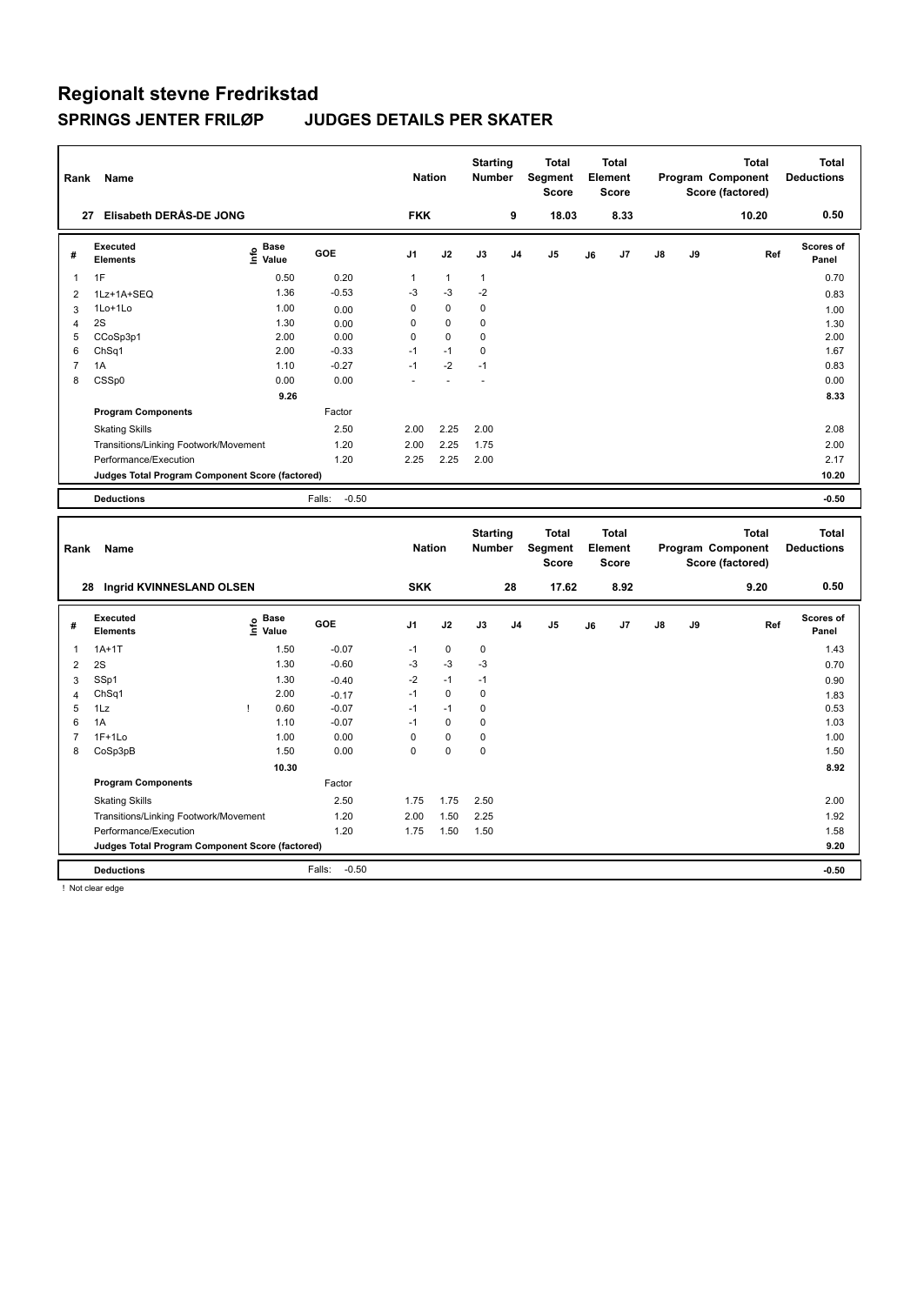| Rank | Name                                            |                                    |            | <b>Nation</b>  |             | <b>Starting</b><br><b>Number</b> |                | Total<br>Segment<br><b>Score</b> |    | Total<br>Element<br><b>Score</b> |    |    | <b>Total</b><br>Program Component<br>Score (factored) | <b>Total</b><br><b>Deductions</b> |
|------|-------------------------------------------------|------------------------------------|------------|----------------|-------------|----------------------------------|----------------|----------------------------------|----|----------------------------------|----|----|-------------------------------------------------------|-----------------------------------|
| 29   | <b>Johanne Bang NES</b>                         |                                    |            | <b>AKK</b>     |             |                                  | 6              | 16.71                            |    | 10.43                            |    |    | 8.28                                                  | 2.00                              |
| #    | Executed<br><b>Elements</b>                     | <b>Base</b><br>$\frac{6}{5}$ Value | <b>GOE</b> | J <sub>1</sub> | J2          | J3                               | J <sub>4</sub> | J5                               | J6 | J7                               | J8 | J9 | Ref                                                   | Scores of<br>Panel                |
|      | $1A+1T$                                         | 1.50                               | 0.00       | 0              | $\mathbf 0$ | $\mathbf 0$                      |                |                                  |    |                                  |    |    |                                                       | 1.50                              |
| 2    | 2T <                                            | 0.90                               | $-0.60$    | $-3$           | $-3$        | $-3$                             |                |                                  |    |                                  |    |    |                                                       | 0.30                              |
| 3    | 2S                                              | 1.30                               | $-0.13$    | $-1$           | $-1$        | 0                                |                |                                  |    |                                  |    |    |                                                       | 1.17                              |
| 4    | CCoSp3p2                                        | 2.50                               | 0.00       | 0              | $\mathbf 0$ | $\mathbf 0$                      |                |                                  |    |                                  |    |    |                                                       | 2.50                              |
| 5    | 1A                                              | 1.10                               | $-0.60$    | $-3$           | -3          | $-3$                             |                |                                  |    |                                  |    |    |                                                       | 0.50                              |
| 6    | ChSq1                                           | 2.00                               | $-0.17$    | $-1$           | 0           | $\mathbf 0$                      |                |                                  |    |                                  |    |    |                                                       | 1.83                              |
| 7    | $1Lz+1Lo$                                       | 1.10                               | $-0.07$    | $-1$           | $-1$        | $\mathbf 0$                      |                |                                  |    |                                  |    |    |                                                       | 1.03                              |
| 8    | SSp2                                            | 1.60                               | 0.00       | $\Omega$       | $\mathbf 0$ | $\mathbf 0$                      |                |                                  |    |                                  |    |    |                                                       | 1.60                              |
|      |                                                 | 12.00                              |            |                |             |                                  |                |                                  |    |                                  |    |    |                                                       | 10.43                             |
|      | <b>Program Components</b>                       |                                    | Factor     |                |             |                                  |                |                                  |    |                                  |    |    |                                                       |                                   |
|      | <b>Skating Skills</b>                           |                                    | 2.50       | 1.75           | 1.75        | 2.00                             |                |                                  |    |                                  |    |    |                                                       | 1.83                              |
|      | Transitions/Linking Footwork/Movement           |                                    | 1.20       | 1.50           | 1.50        | 2.00                             |                |                                  |    |                                  |    |    |                                                       | 1.67                              |
|      | Performance/Execution                           |                                    | 1.20       | 1.50           | 1.25        | 1.50                             |                |                                  |    |                                  |    |    |                                                       | 1.42                              |
|      | Judges Total Program Component Score (factored) |                                    |            |                |             |                                  |                |                                  |    |                                  |    |    |                                                       | 8.28                              |
|      | <b>Deductions</b>                               | Time violation:                    | $-1.00$    |                |             |                                  |                | $-1.00$<br>Falls:                |    |                                  |    |    |                                                       | $-2.00$                           |

< Under-rotated jump

| Rank           | Name                                            |                                  |                   | <b>Nation</b>  |             | <b>Starting</b><br><b>Number</b> |                | <b>Total</b><br>Segment<br><b>Score</b> |    | <b>Total</b><br>Element<br><b>Score</b> |               |    | <b>Total</b><br>Program Component<br>Score (factored) | Total<br><b>Deductions</b> |
|----------------|-------------------------------------------------|----------------------------------|-------------------|----------------|-------------|----------------------------------|----------------|-----------------------------------------|----|-----------------------------------------|---------------|----|-------------------------------------------------------|----------------------------|
| 30             | Olivia WEISÆTH                                  |                                  |                   | <b>AKK</b>     |             |                                  | 34             | 16.05                                   |    | 8.37                                    |               |    | 8.18                                                  | 0.50                       |
| #              | Executed<br><b>Elements</b>                     | <b>Base</b><br>e Base<br>⊑ Value | <b>GOE</b>        | J <sub>1</sub> | J2          | J3                               | J <sub>4</sub> | J <sub>5</sub>                          | J6 | J7                                      | $\mathsf{J}8$ | J9 | Ref                                                   | <b>Scores of</b><br>Panel  |
| 1              | $1A+1T$                                         | 1.50                             | 0.00              | 0              | $\mathbf 0$ | 0                                |                |                                         |    |                                         |               |    |                                                       | 1.50                       |
| 2              | 2S<                                             | 0.90                             | $-0.60$           | $-3$           | $-3$        | $-3$                             |                |                                         |    |                                         |               |    |                                                       | 0.30                       |
| 3              | CoSp3pB                                         | 1.50                             | $-0.30$           | $-1$           | $-1$        | $-1$                             |                |                                         |    |                                         |               |    |                                                       | 1.20                       |
| 4              | ChSq1                                           | 2.00                             | $-0.33$           | $-1$           | $-1$        | 0                                |                |                                         |    |                                         |               |    |                                                       | 1.67                       |
| 5              | 1A                                              | 1.10                             | 0.00              | 0              | $\pmb{0}$   | 0                                |                |                                         |    |                                         |               |    |                                                       | 1.10                       |
| 6              | 1Lo                                             | 0.50                             | 0.00              | 0              | 0           | 0                                |                |                                         |    |                                         |               |    |                                                       | 0.50                       |
| $\overline{7}$ | $1F+1Lo$                                        | 1.00                             | 0.00              | 0              | $\mathbf 0$ | 0                                |                |                                         |    |                                         |               |    |                                                       | 1.00                       |
| 8              | SSp1                                            | 1.30                             | $-0.20$           | $-1$           | $-1$        | 0                                |                |                                         |    |                                         |               |    |                                                       | 1.10                       |
|                |                                                 | 9.80                             |                   |                |             |                                  |                |                                         |    |                                         |               |    |                                                       | 8.37                       |
|                | <b>Program Components</b>                       |                                  | Factor            |                |             |                                  |                |                                         |    |                                         |               |    |                                                       |                            |
|                | <b>Skating Skills</b>                           |                                  | 2.50              | 1.50           | 2.00        | 1.75                             |                |                                         |    |                                         |               |    |                                                       | 1.75                       |
|                | Transitions/Linking Footwork/Movement           |                                  | 1.20              | 1.75           | 1.75        | 1.75                             |                |                                         |    |                                         |               |    |                                                       | 1.75                       |
|                | Performance/Execution                           |                                  | 1.20              | 1.50           | 1.50        | 1.25                             |                |                                         |    |                                         |               |    |                                                       | 1.42                       |
|                | Judges Total Program Component Score (factored) |                                  |                   |                |             |                                  |                |                                         |    |                                         |               |    |                                                       | 8.18                       |
|                | <b>Deductions</b>                               |                                  | Falls:<br>$-0.50$ |                |             |                                  |                |                                         |    |                                         |               |    |                                                       | $-0.50$                    |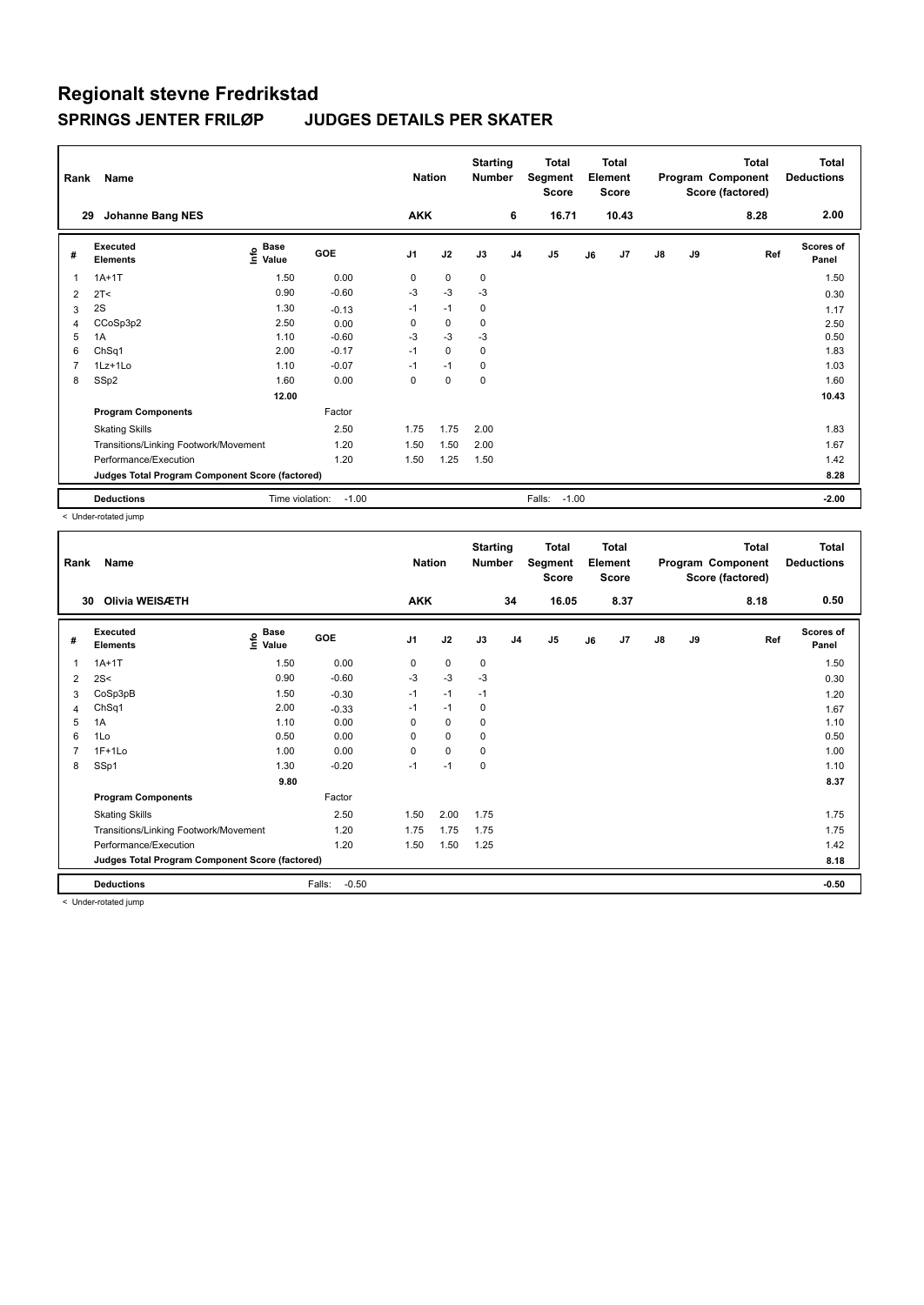| Rank | Name                                            |                                           |            | <b>Nation</b>  |             | <b>Starting</b><br><b>Number</b> |                | <b>Total</b><br>Segment<br><b>Score</b> |    | <b>Total</b><br>Element<br><b>Score</b> |               |    | <b>Total</b><br>Program Component<br>Score (factored) | <b>Total</b><br><b>Deductions</b> |
|------|-------------------------------------------------|-------------------------------------------|------------|----------------|-------------|----------------------------------|----------------|-----------------------------------------|----|-----------------------------------------|---------------|----|-------------------------------------------------------|-----------------------------------|
|      | 31<br><b>Jessica SITTAMPALLAM</b>               |                                           |            | <b>TT</b>      |             |                                  | 12             | 15.12                                   |    | 7.67                                    |               |    | 7.45                                                  | 0.00                              |
| #    | Executed<br><b>Elements</b>                     | $\frac{6}{5}$ Base<br>$\frac{1}{5}$ Value | <b>GOE</b> | J <sub>1</sub> | J2          | J3                               | J <sub>4</sub> | J <sub>5</sub>                          | J6 | J7                                      | $\mathsf{J}8$ | J9 | Ref                                                   | <b>Scores of</b><br>Panel         |
| 1    | $1A+1T$                                         | 1.50                                      | 0.00       | 0              | $\mathbf 0$ | 0                                |                |                                         |    |                                         |               |    |                                                       | 1.50                              |
| 2    | 2S<                                             | 0.90                                      | $-0.20$    | $-1$           | $-1$        | $-1$                             |                |                                         |    |                                         |               |    |                                                       | 0.70                              |
| 3    | CCoSp3pB                                        | 1.70                                      | $-0.30$    | $-1$           | $-1$        | $-1$                             |                |                                         |    |                                         |               |    |                                                       | 1.40                              |
| 4    | 2S                                              | 1.30                                      | $-0.27$    | $-2$           | $-1$        | $-1$                             |                |                                         |    |                                         |               |    |                                                       | 1.03                              |
| 5    | $1F+1Lo$                                        | 1.00                                      | $-0.03$    | $-1$           | $\mathbf 0$ | 0                                |                |                                         |    |                                         |               |    |                                                       | 0.97                              |
| 6    | 1A<                                             | 0.80                                      | $-0.33$    | $-2$           | $-2$        | $-1$                             |                |                                         |    |                                         |               |    |                                                       | 0.47                              |
|      | ChSq1                                           | 2.00                                      | $-0.50$    | $-1$           | $-1$        | $-1$                             |                |                                         |    |                                         |               |    |                                                       | 1.50                              |
| 8    | <b>USpB</b>                                     | 1.00                                      | $-0.90$    | $-3$           | -3          | $-3$                             |                |                                         |    |                                         |               |    |                                                       | 0.10                              |
|      |                                                 | 10.20                                     |            |                |             |                                  |                |                                         |    |                                         |               |    |                                                       | 7.67                              |
|      | <b>Program Components</b>                       |                                           | Factor     |                |             |                                  |                |                                         |    |                                         |               |    |                                                       |                                   |
|      | <b>Skating Skills</b>                           |                                           | 2.50       | 1.75           | 1.50        | 1.50                             |                |                                         |    |                                         |               |    |                                                       | 1.58                              |
|      | Transitions/Linking Footwork/Movement           |                                           | 1.20       | 1.75           | 1.50        | 1.50                             |                |                                         |    |                                         |               |    |                                                       | 1.58                              |
|      | Performance/Execution                           |                                           | 1.20       | 1.50           | 1.25        | 1.25                             |                |                                         |    |                                         |               |    |                                                       | 1.33                              |
|      | Judges Total Program Component Score (factored) |                                           |            |                |             |                                  |                |                                         |    |                                         |               |    |                                                       | 7.45                              |
|      | <b>Deductions</b>                               |                                           |            |                |             |                                  |                |                                         |    |                                         |               |    |                                                       | 0.00                              |

< Under-rotated jump

| Rank | Name                                            |   |                                  |            | <b>Nation</b>  |                          | <b>Starting</b><br><b>Number</b> |                | <b>Total</b><br>Segment<br><b>Score</b> |    | <b>Total</b><br>Element<br><b>Score</b> |               |    | <b>Total</b><br>Program Component<br>Score (factored) | <b>Total</b><br><b>Deductions</b> |
|------|-------------------------------------------------|---|----------------------------------|------------|----------------|--------------------------|----------------------------------|----------------|-----------------------------------------|----|-----------------------------------------|---------------|----|-------------------------------------------------------|-----------------------------------|
| 32   | <b>June BERGH</b>                               |   |                                  |            | <b>FKK</b>     |                          |                                  | 25             | 14.28                                   |    | 6.50                                    |               |    | 7.78                                                  | 0.00                              |
| #    | Executed<br><b>Elements</b>                     |   | <b>Base</b><br>e Base<br>⊆ Value | <b>GOE</b> | J <sub>1</sub> | J2                       | J3                               | J <sub>4</sub> | J5                                      | J6 | J7                                      | $\mathsf{J}8$ | J9 | Ref                                                   | <b>Scores of</b><br>Panel         |
| 1    | 1A<<                                            |   | 0.00                             | 0.00       |                |                          | $\overline{\phantom{a}}$         |                |                                         |    |                                         |               |    |                                                       | 0.00                              |
| 2    | CoSp3pB                                         |   | 1.50                             | 0.00       | 0              | $\mathbf 0$              | 0                                |                |                                         |    |                                         |               |    |                                                       | 1.50                              |
| 3    | 1Lz+1Lo                                         | Ţ | 1.10                             | $-0.10$    | $-1$           | $-1$                     | $-1$                             |                |                                         |    |                                         |               |    |                                                       | 1.00                              |
| 4    | 1F                                              |   | 0.50                             | 0.00       | 0              | $\mathbf 0$              | 0                                |                |                                         |    |                                         |               |    |                                                       | 0.50                              |
| 5    | 2S<<                                            |   | 0.40                             | $-0.30$    | $-3$           | $-3$                     | -3                               |                |                                         |    |                                         |               |    |                                                       | 0.10                              |
| 6    | ChSq1                                           |   | 2.00                             | 0.00       | 0              | $\mathbf 0$              | 0                                |                |                                         |    |                                         |               |    |                                                       | 2.00                              |
|      | 1Lz                                             |   | 0.60                             | 0.00       | 0              | $\mathbf 0$              | $\mathbf 0$                      |                |                                         |    |                                         |               |    |                                                       | 0.60                              |
| 8    | $1F*+1Lo*$                                      |   | 0.00                             | 0.00       | ٠              | $\overline{\phantom{a}}$ | $\overline{\phantom{a}}$         |                |                                         |    |                                         |               |    |                                                       | 0.00                              |
| 9    | SSpB                                            |   | 1.10                             | $-0.30$    | $-1$           | $-1$                     | $-1$                             |                |                                         |    |                                         |               |    |                                                       | 0.80                              |
|      |                                                 |   | 7.20                             |            |                |                          |                                  |                |                                         |    |                                         |               |    |                                                       | 6.50                              |
|      | <b>Program Components</b>                       |   |                                  | Factor     |                |                          |                                  |                |                                         |    |                                         |               |    |                                                       |                                   |
|      | <b>Skating Skills</b>                           |   |                                  | 2.50       | 1.50           | 1.75                     | 2.00                             |                |                                         |    |                                         |               |    |                                                       | 1.75                              |
|      | Transitions/Linking Footwork/Movement           |   |                                  | 1.20       | 1.25           | 1.50                     | 1.75                             |                |                                         |    |                                         |               |    |                                                       | 1.50                              |
|      | Performance/Execution                           |   |                                  | 1.20       | 1.25           | 1.50                     | 1.25                             |                |                                         |    |                                         |               |    |                                                       | 1.33                              |
|      | Judges Total Program Component Score (factored) |   |                                  |            |                |                          |                                  |                |                                         |    |                                         |               |    |                                                       | 7.78                              |
|      | <b>Deductions</b>                               |   |                                  |            |                |                          |                                  |                |                                         |    |                                         |               |    |                                                       | 0.00                              |

<< Downgraded jump \* Invalid element ! Not clear edge